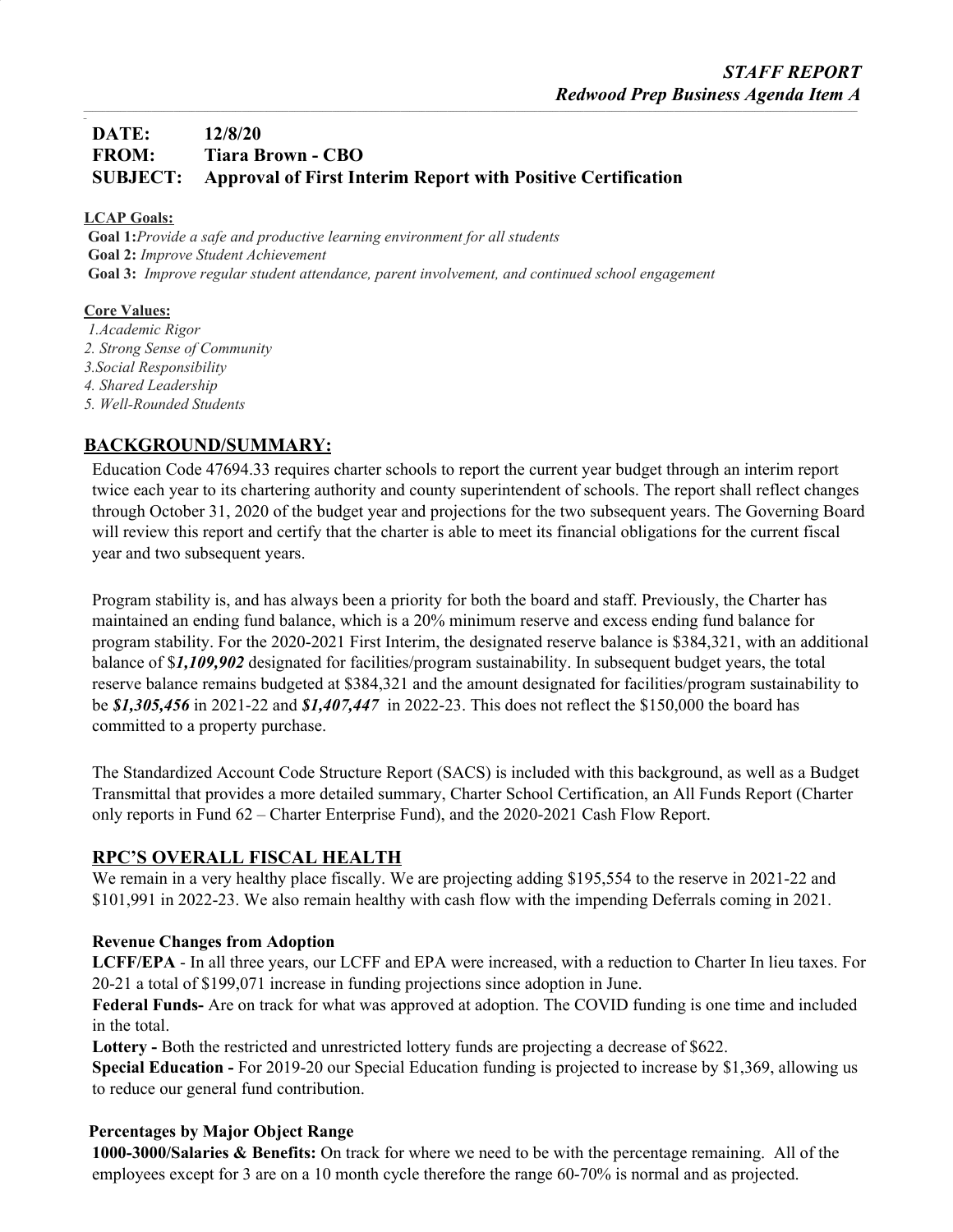Minimum wage continues to increase, we are currently discussing this topic with the leadership team and will be bringing back information for the board in the next few months.

**4000/Materials & Supplies:** We have a healthy budget remaining in each category. We are still awaiting a few teacher reimbursements. A few items were handled at the beginning of the year and were one time which is why it shows 95-100% expended.

**5000/Facilities & Contract Services:** Again, right where we need to be percentages/budget wise. Like above, a few items were handled at the beginning of the year and were one time which is why it shoes 95-100% expended. A few of the items are still at 0% expended because they are done in the form of an inter district transfer initiated by HCOE. Those have not taken place.

### **Recommendation:**

It is recommended that the Governing Board certify that the Charter is able to meet its financial obligations for the budget year, as well as the two subsequent years.

### **RECOMMENDED ACTION:**

- 1. Receive staff presentation and review questions with staff
- 2. Open public comment
- 3. Close public comments
- 4. Board Discussion
- 5. Motion to Approve First Interim Report with Positive Certification

### **ATTACHMENTS:**

SACS 01 Form 3 Year Budget Comparison by Summary Object 2020-21 Budget Summary 7/1/20-10/31/20 All Funds for 2020-21, MY1, & MY2 2020-21 Cash Flow as of 10/31/20

**Business Agenda Item A - Page 2**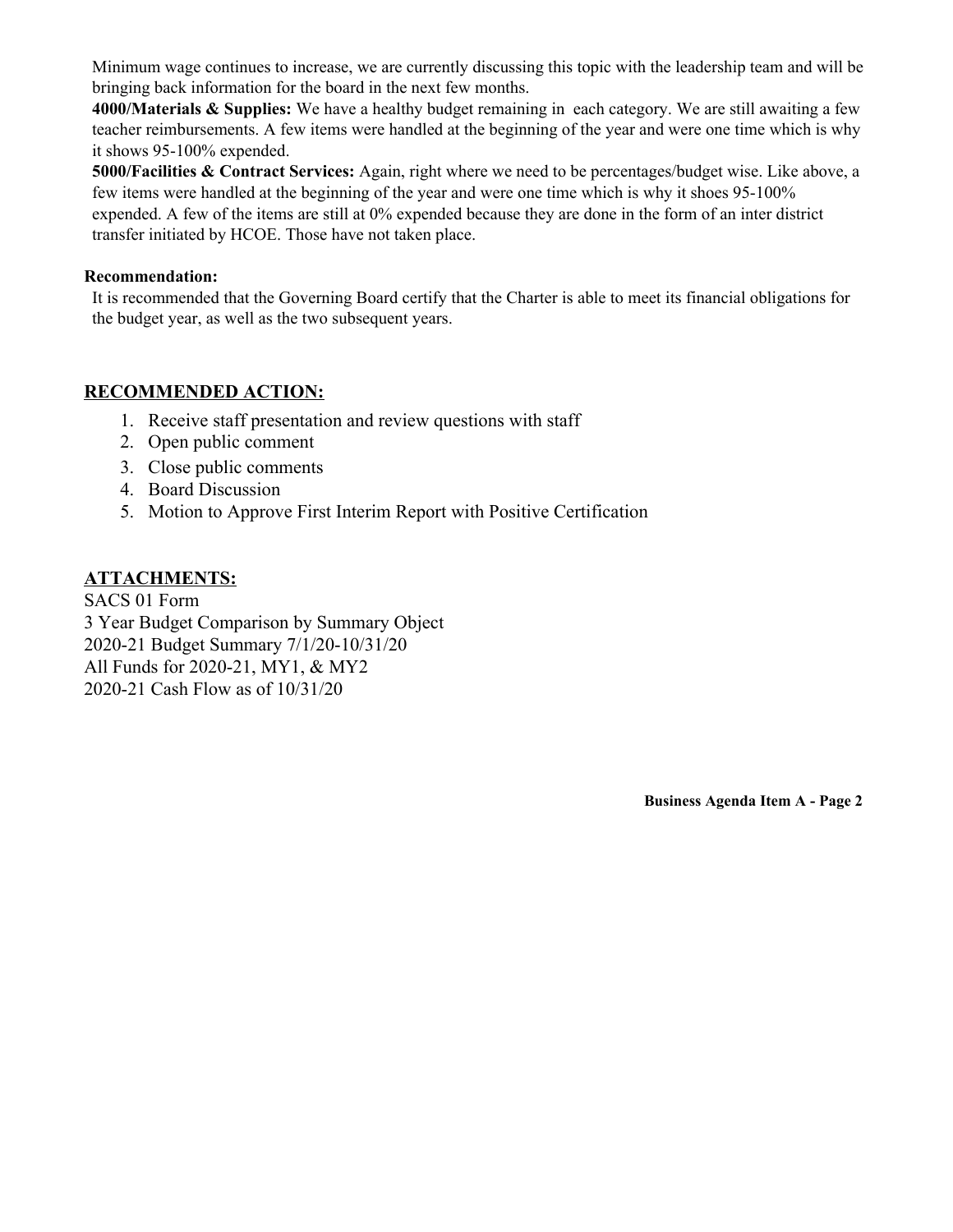Charter Number:

|                                | Education Code Section 47604.33(a).                               | 2020-21 CHARTER SCHOOL INTERIM REPORT: This report is hereby filed by the charter school pursuant to |  |
|--------------------------------|-------------------------------------------------------------------|------------------------------------------------------------------------------------------------------|--|
|                                |                                                                   |                                                                                                      |  |
| Signed:                        | Charter School Official                                           |                                                                                                      |  |
|                                | (Original signature required)                                     |                                                                                                      |  |
| Printed                        |                                                                   |                                                                                                      |  |
| Name:                          |                                                                   |                                                                                                      |  |
|                                |                                                                   |                                                                                                      |  |
|                                |                                                                   |                                                                                                      |  |
| <b>Charter School Contact:</b> | For additional information on the interim report, please contact: |                                                                                                      |  |
| Name                           |                                                                   |                                                                                                      |  |
| Title                          |                                                                   |                                                                                                      |  |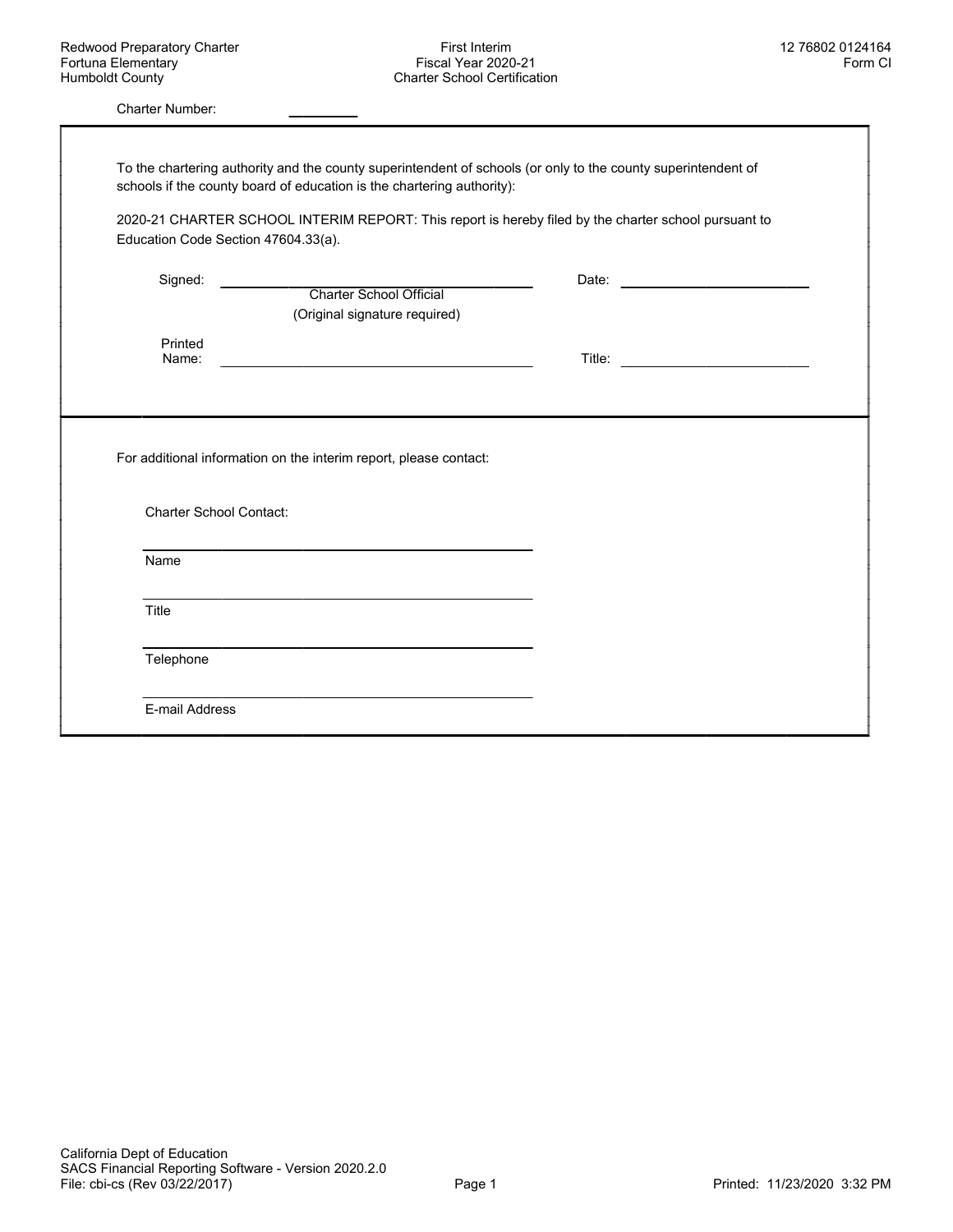| <b>Description</b>                                                             | <b>Resource Codes</b><br><b>Object Codes</b> | <b>Original Budget</b><br>(A) | <b>Board Approved</b><br><b>Operating Budget</b><br>(B) | <b>Actuals To Date</b><br>(C) | <b>Projected Year</b><br><b>Totals</b><br>(D) | <b>Difference</b><br>(Col B & D)<br>(E) | % Diff<br>Column<br><b>B&amp;D</b><br>(F) |
|--------------------------------------------------------------------------------|----------------------------------------------|-------------------------------|---------------------------------------------------------|-------------------------------|-----------------------------------------------|-----------------------------------------|-------------------------------------------|
| <b>A. REVENUES</b>                                                             |                                              |                               |                                                         |                               |                                               |                                         |                                           |
|                                                                                |                                              |                               |                                                         |                               |                                               |                                         |                                           |
| 1) LCFF Sources                                                                | 8010-8099                                    | 1,746,721.00                  | 1,945,792.00                                            | 519,892.00                    | 1,945,792.00                                  | 0.00                                    | 0.0%                                      |
| 2) Federal Revenue                                                             | 8100-8299                                    | 90,590.00                     | 191,609.00                                              | 97,777.00                     | 191,609.00                                    | 0.00                                    | 0.0%                                      |
| 3) Other State Revenue                                                         | 8300-8599                                    | 103,379.00                    | 144,663.00                                              | 15,227.51                     | 144,663.00                                    | 0.00                                    | 0.0%                                      |
| 4) Other Local Revenue                                                         | 8600-8799                                    | 106,091.00                    | 109,360.00                                              | 22,488.94                     | 109,360.00                                    | 0.00                                    | 0.0%                                      |
| 5) TOTAL, REVENUES                                                             |                                              | 2,046,781.00                  | 2,391,424.00                                            | 655,385.45                    | 2,391,424.00                                  |                                         |                                           |
| <b>B. EXPENSES</b>                                                             |                                              |                               |                                                         |                               |                                               |                                         |                                           |
| 1) Certificated Salaries                                                       | 1000-1999                                    | 695,938.00                    | 724,866.00                                              | 224,249.85                    | 724,866.00                                    | 0.00                                    | 0.0%                                      |
| 2) Classified Salaries                                                         | 2000-2999                                    | 258,573.00                    | 255,194.00                                              | 88,199.44                     | 255,194.00                                    | 0.00                                    | 0.0%                                      |
| 3) Employee Benefits                                                           | 3000-3999                                    | 591,978.00                    | 646,474.93                                              | 186,221.92                    | 646,474.93                                    | 0.00                                    | 0.0%                                      |
| 4) Books and Supplies                                                          | 4000-4999                                    | 80,346.00                     | 178,922.00                                              | 58,436.83                     | 178,922.00                                    | 0.00                                    | 0.0%                                      |
| 5) Services and Other Operating Expenses                                       | 5000-5999                                    | 379,691.00                    | 373,859.00                                              | 111,198.46                    | 373,859.00                                    | 0.00                                    | 0.0%                                      |
| 6) Depreciation                                                                | 6000-6999                                    | 0.00                          | 0.00                                                    | 0.00                          | 0.00                                          | 0.00                                    | 0.0%                                      |
| 7) Other Outgo (excluding Transfers of Indirect<br>Costs)                      | 7100-7299,<br>7400-7499                      | 31,158.00                     | 31,158.00                                               | 0.00                          | 31,158.00                                     | 0.00                                    | 0.0%                                      |
| 8) Other Outgo - Transfers of Indirect Costs                                   | 7300-7399                                    | 0.00                          | 0.00                                                    | 0.00                          | 0.00                                          | 0.00                                    | 0.0%                                      |
| 9) TOTAL, EXPENSES                                                             |                                              | 2,037,684.00                  | 2,210,473.93                                            | 668,306.50                    | 2,210,473.93                                  |                                         |                                           |
| C. EXCESS (DEFICIENCY) OF REVENUES<br>OVER EXPENSES BEFORE OTHER               |                                              | 9,097.00                      | 180,950.07                                              | (12, 921.05)                  | 180,950.07                                    |                                         |                                           |
| FINANCING SOURCES AND USES (A5 - B9)<br><b>D. OTHER FINANCING SOURCES/USES</b> |                                              |                               |                                                         |                               |                                               |                                         |                                           |
| 1) Interfund Transfers                                                         |                                              |                               |                                                         |                               |                                               |                                         |                                           |
| a) Transfers In                                                                | 8900-8929                                    | 0.00                          | 0.00                                                    | 0.00                          | 0.00                                          | 0.00                                    | 0.0%                                      |
| b) Transfers Out                                                               | 7600-7629                                    | 0.00                          | 0.00                                                    | 0.00                          | 0.00                                          | 0.00                                    | 0.0%                                      |
| 2) Other Sources/Uses<br>a) Sources                                            | 8930-8979                                    | 0.00                          | 0.00                                                    | 0.00                          | 0.00                                          | 0.00                                    | 0.0%                                      |
| b) Uses                                                                        | 7630-7699                                    | 0.00                          | 0.00                                                    | 0.00                          | 0.00                                          | 0.00                                    | 0.0%                                      |
| 3) Contributions                                                               | 8980-8999                                    | 0.00                          | 0.00                                                    | 0.00                          | 0.00                                          | 0.00                                    | 0.0%                                      |
| 4) TOTAL, OTHER FINANCING SOURCES/USES                                         |                                              | 0.00                          | 0.00                                                    | 0.00                          | 0.00                                          |                                         |                                           |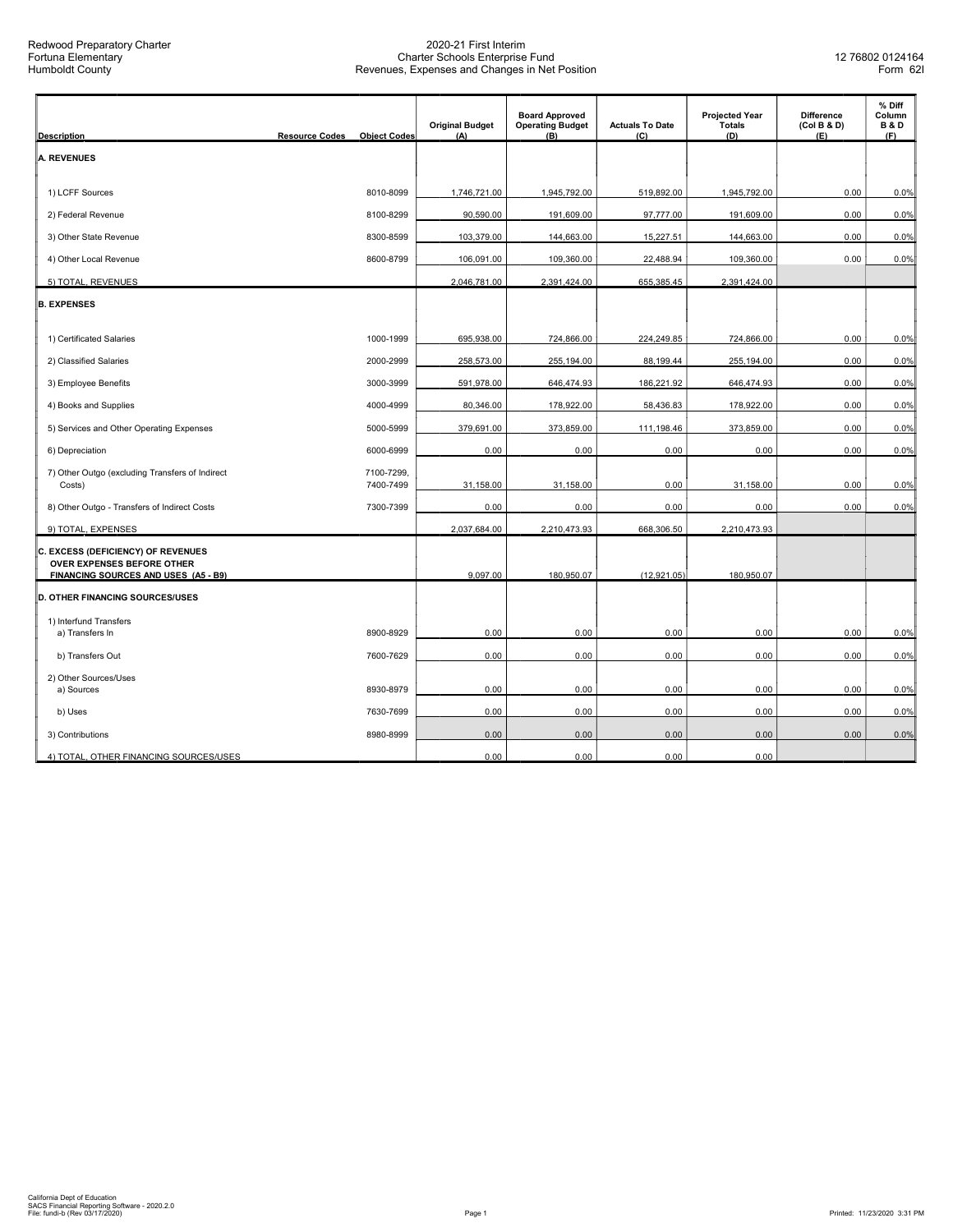| <b>Description</b>                                            | <b>Resource Codes</b> | <b>Object Codes</b> | <b>Original Budget</b><br>(A) | <b>Board Approved</b><br><b>Operating Budget</b><br>(B) | <b>Actuals To Date</b><br>(C) | <b>Projected Year</b><br><b>Totals</b><br>(D) | <b>Difference</b><br>(Col B & D)<br>(E) | % Diff<br>Column<br><b>B&amp;D</b><br>(F) |
|---------------------------------------------------------------|-----------------------|---------------------|-------------------------------|---------------------------------------------------------|-------------------------------|-----------------------------------------------|-----------------------------------------|-------------------------------------------|
| E. NET INCREASE (DECREASE) IN<br><b>NET POSITION (C + D4)</b> |                       |                     | 9,097.00                      | 180,950.07                                              | (12,921.05)                   | 180,950.07                                    |                                         |                                           |
| <b>F. NET POSITION</b>                                        |                       |                     |                               |                                                         |                               |                                               |                                         |                                           |
| 1) Beginning Net Position<br>a) As of July 1 - Unaudited      |                       | 9791                | 1,313,272.98                  | 1,313,272.98                                            |                               | 1,313,272.98                                  | 0.00                                    | 0.0%                                      |
| b) Audit Adjustments                                          |                       | 9793                | 0.00                          | 0.00                                                    |                               | 0.00                                          | 0.00                                    | 0.0%                                      |
| c) As of July 1 - Audited (F1a + F1b)                         |                       |                     | 1,313,272.98                  | 1,313,272.98                                            |                               | 1,313,272.98                                  |                                         |                                           |
| d) Other Restatements                                         |                       | 9795                | 0.00                          | 0.00                                                    |                               | 0.00                                          | 0.00                                    | 0.0%                                      |
| e) Adjusted Beginning Net Position (F1c + F1d)                |                       |                     | 1,313,272.98                  | 1,313,272.98                                            |                               | 1,313,272.98                                  |                                         |                                           |
| 2) Ending Net Position, June 30 (E + F1e)                     |                       |                     | 1,322,369.98                  | 1,494,223.05                                            |                               | 1,494,223.05                                  |                                         |                                           |
| Components of Ending Net Position                             |                       |                     |                               |                                                         |                               |                                               |                                         |                                           |
| a) Net Investment in Capital Assets                           |                       | 9796                | 0.00                          | 0.00                                                    |                               | 0.00                                          |                                         |                                           |
| b) Restricted Net Position                                    |                       | 9797                | 0.00                          | 0.00                                                    |                               | 0.00                                          |                                         |                                           |
| c) Unrestricted Net Position                                  |                       | 9790                | 1,322,369.98                  | 1,494,223.05                                            |                               | 1,494,223.05                                  |                                         |                                           |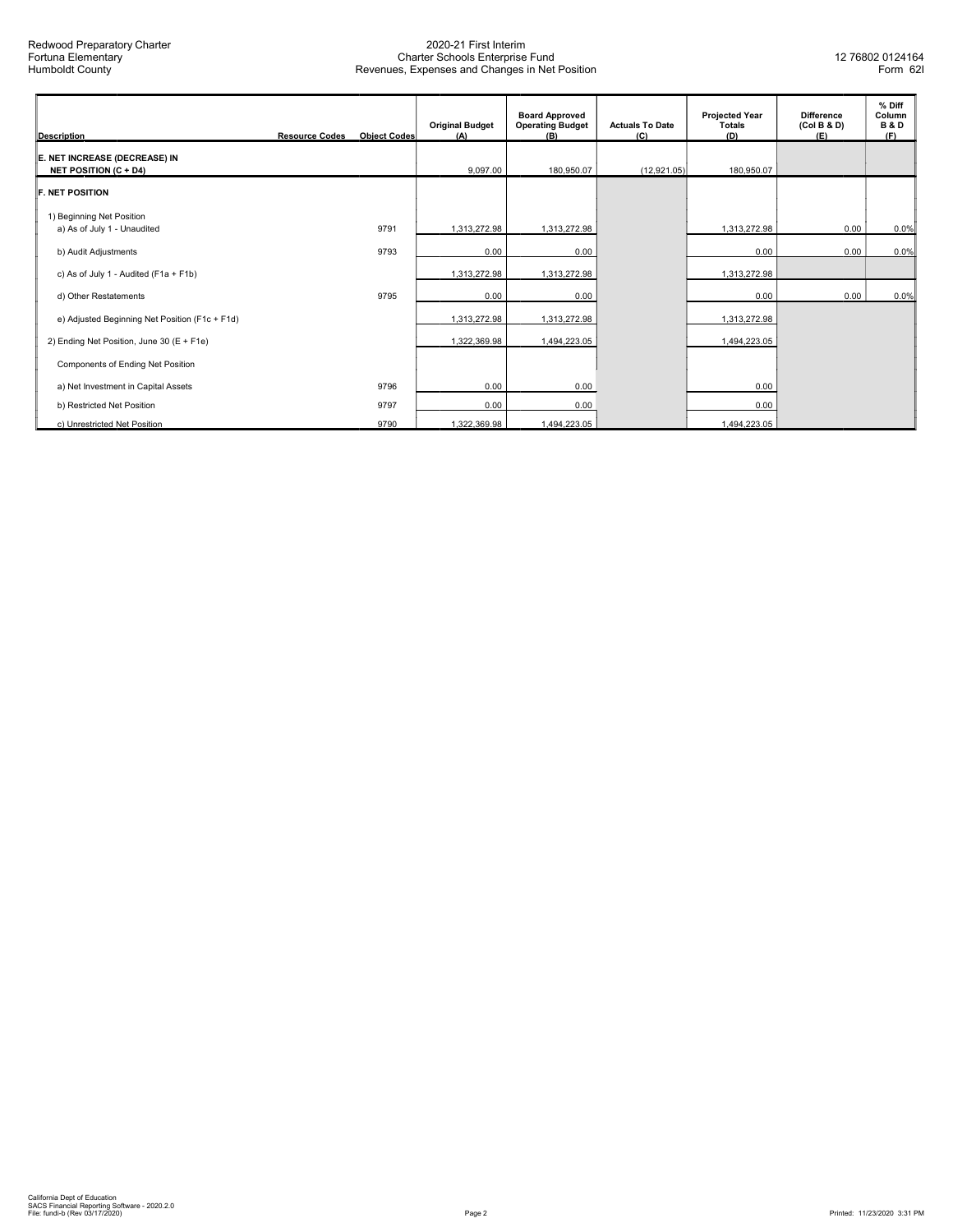| <b>Description</b>                                         | <b>Resource Codes</b>                                                                                                             | <b>Object Codes</b> | <b>Original Budget</b><br>(A) | <b>Board Approved</b><br><b>Operating Budget</b><br>(B) | <b>Actuals To Date</b><br>(C) | <b>Projected Year</b><br><b>Totals</b><br>(D) | <b>Difference</b><br>(Col B & D)<br>(E) | % Diff<br>Column<br><b>B&amp;D</b><br>(F) |
|------------------------------------------------------------|-----------------------------------------------------------------------------------------------------------------------------------|---------------------|-------------------------------|---------------------------------------------------------|-------------------------------|-----------------------------------------------|-----------------------------------------|-------------------------------------------|
| <b>LCFF SOURCES</b>                                        |                                                                                                                                   |                     |                               |                                                         |                               |                                               |                                         |                                           |
| <b>Principal Apportionment</b><br>State Aid - Current Year |                                                                                                                                   | 8011                | 888,131.00                    | 1,031,331.00                                            | 284,702.00                    | 1,031,331.00                                  | 0.00                                    | 0.0%                                      |
| Education Protection Account State Aid - Current Year      |                                                                                                                                   | 8012                | 342,597.00                    | 421,369.00                                              | 105,342.00                    | 421,369.00                                    | 0.00                                    | 0.0%                                      |
| State Aid - Prior Years                                    |                                                                                                                                   | 8019                | 0.00                          | 0.00                                                    | 0.00                          | 0.00                                          | 0.00                                    | 0.0%                                      |
| <b>CFF Transfers</b>                                       |                                                                                                                                   |                     |                               |                                                         |                               |                                               |                                         |                                           |
| Unrestricted LCFF Transfers - Current Year                 | 0000                                                                                                                              | 8091                | 0.00                          | 0.00                                                    | 0.00                          | 0.00                                          | 0.00                                    | 0.0%                                      |
| All Other LCFF Transfers - Current Year                    | All Other                                                                                                                         | 8091                | 0.00                          | 0.00                                                    | 0.00                          | 0.00                                          | 0.00                                    | 0.0%                                      |
| Transfers to Charter Schools in Lieu of Property Taxes     |                                                                                                                                   | 8096                | 515,993.00                    | 493,092.00                                              | 129,848.00                    | 493,092.00                                    | 0.00                                    | 0.0%                                      |
| <b>Property Taxes Transfers</b>                            |                                                                                                                                   | 8097                | 0.00                          | 0.00                                                    | 0.00                          | 0.00                                          | 0.00                                    | 0.0%                                      |
| LCFF/Revenue Limit Transfers - Prior Years                 |                                                                                                                                   | 8099                | 0.00                          | 0.00                                                    | 0.00                          | 0.00                                          | 0.00                                    | 0.0%                                      |
| TOTAL, LCFF SOURCES                                        |                                                                                                                                   |                     | 1,746,721.00                  | 1,945,792.00                                            | 519,892.00                    | 1,945,792.00                                  | 0.00                                    | 0.0%                                      |
| <b>FEDERAL REVENUE</b>                                     |                                                                                                                                   |                     |                               |                                                         |                               |                                               |                                         |                                           |
| Maintenance and Operations                                 |                                                                                                                                   | 8110                | 0.00                          | 0.00                                                    | 0.00                          | 0.00                                          | 0.00                                    | 0.0%                                      |
| <b>Special Education Entitlement</b>                       |                                                                                                                                   | 8181                | 30,785.00                     | 30,835.00                                               | 0.00                          | 30,835.00                                     | 0.00                                    | 0.0%                                      |
| Special Education Discretionary Grants                     |                                                                                                                                   | 8182                | 0.00                          | 0.00                                                    | 0.00                          | 0.00                                          | 0.00                                    | 0.0%                                      |
| <b>Child Nutrition Programs</b>                            |                                                                                                                                   | 8220                | 0.00                          | 0.00                                                    | 0.00                          | 0.00                                          | 0.00                                    | 0.0%                                      |
| Donated Food Commodities                                   |                                                                                                                                   | 8221                | 0.00                          | 0.00                                                    | 0.00                          | 0.00                                          | 0.00                                    | 0.0%                                      |
| Interagency Contracts Between LEAs                         |                                                                                                                                   | 8285                | 0.00                          | 0.00                                                    | 0.00                          | 0.00                                          | 0.00                                    | 0.0%                                      |
| Title I, Part A, Basic                                     | 3010                                                                                                                              | 8290                | 20,391.00                     | 22,293.00                                               | 0.00                          | 22,293.00                                     | 0.00                                    | 0.0%                                      |
| Title I, Part D, Local Delinquent Programs                 | 3025                                                                                                                              | 8290                | 0.00                          | 0.00                                                    | 0.00                          | 0.00                                          | 0.00                                    | 0.0%                                      |
| Title II, Part A, Supporting Effective Instruction         | 4035                                                                                                                              | 8290                | 4,450.00                      | 4,450.00                                                | 0.00                          | 4,450.00                                      | 0.00                                    | 0.0%                                      |
| Title III, Part A, Immigrant Student Program               | 4201                                                                                                                              | 8290                | 0.00                          | 0.00                                                    | 0.00                          | 0.00                                          | 0.00                                    | 0.0%                                      |
| Title III, Part A, English Learner<br>Program              | 4203                                                                                                                              | 8290                | 0.00                          | 0.00                                                    | 0.00                          | 0.00                                          | 0.00                                    | 0.0%                                      |
| Public Charter Schools Grant Program (PCSGP)               | 4610                                                                                                                              | 8290                | 0.00                          | 0.00                                                    | 0.00                          | 0.00                                          | 0.00                                    | 0.0%                                      |
| Other NCLB / Every Student Succeeds Act                    | 3020, 3040, 3041,<br>3045, 3060, 3061,<br>3150, 3155, 3180,<br>3181, 3182, 3185,<br>4037,4124, 4126,<br>4127, 4128, 5510,<br>5630 | 8290                | 14,732.00                     | 13,660.00                                               | 5,000.00                      | 13,660.00                                     | 0.00                                    | 0.0%                                      |
| Career and Technical Education                             | 3500-3599                                                                                                                         | 8290                | 0.00                          | 0.00                                                    | 0.00                          | 0.00                                          | 0.00                                    | 0.0%                                      |
| All Other Federal Revenue                                  | All Other                                                                                                                         | 8290                | 20,232.00                     | 120,371.00                                              | 92,777.00                     | 120,371.00                                    | 0.00                                    | 0.0%                                      |
| TOTAL, FEDERAL REVENUE                                     |                                                                                                                                   |                     | 90,590.00                     | 191,609.00                                              | 97,777.00                     | 191,609.00                                    | 0.00                                    | 0.0%                                      |
| OTHER STATE REVENUE                                        |                                                                                                                                   |                     |                               |                                                         |                               |                                               |                                         |                                           |
| Other State Apportionments                                 |                                                                                                                                   |                     |                               |                                                         |                               |                                               |                                         |                                           |
| Special Education Master Plan                              |                                                                                                                                   |                     |                               |                                                         |                               |                                               |                                         |                                           |
| <b>Current Year</b>                                        | 6500                                                                                                                              | 8311                | 0.00                          | 0.00                                                    | 0.00                          | 0.00                                          | 0.00                                    | 0.0%                                      |
| Prior Years                                                | 6500                                                                                                                              | 8319                | 0.00                          | 0.00                                                    | 0.00                          | 0.00                                          | 0.00                                    | 0.0%                                      |
| All Other State Apportionments - Current Year              | All Other                                                                                                                         | 8311                | 0.00                          | 0.00                                                    | 0.00                          | 0.00                                          | 0.00                                    | 0.0%                                      |
| All Other State Apportionments - Prior Years               | All Other                                                                                                                         | 8319                | 0.00                          | 0.00                                                    | 0.00                          | 0.00                                          | 0.00                                    | 0.0%                                      |
| <b>Child Nutrition Programs</b>                            |                                                                                                                                   | 8520                | 0.00                          | 0.00                                                    | 0.00                          | 0.00                                          | 0.00                                    | 0.0%                                      |
| Mandated Costs Reimbursements                              |                                                                                                                                   | 8550                | 3,733.00                      | 3,733.00                                                | 0.00                          | 3,733.00                                      | 0.00                                    | 0.0%                                      |
| Lottery - Unrestricted and Instructional Materials         |                                                                                                                                   | 8560                | 46,989.00                     | 46,367.00                                               | (1,423.49)                    | 46,367.00                                     | 0.00                                    | 0.0%                                      |
| After School Education and Safety (ASES)                   | 6010                                                                                                                              | 8590                | 0.00                          | 0.00                                                    | 0.00                          | 0.00                                          | 0.00                                    | 0.0%                                      |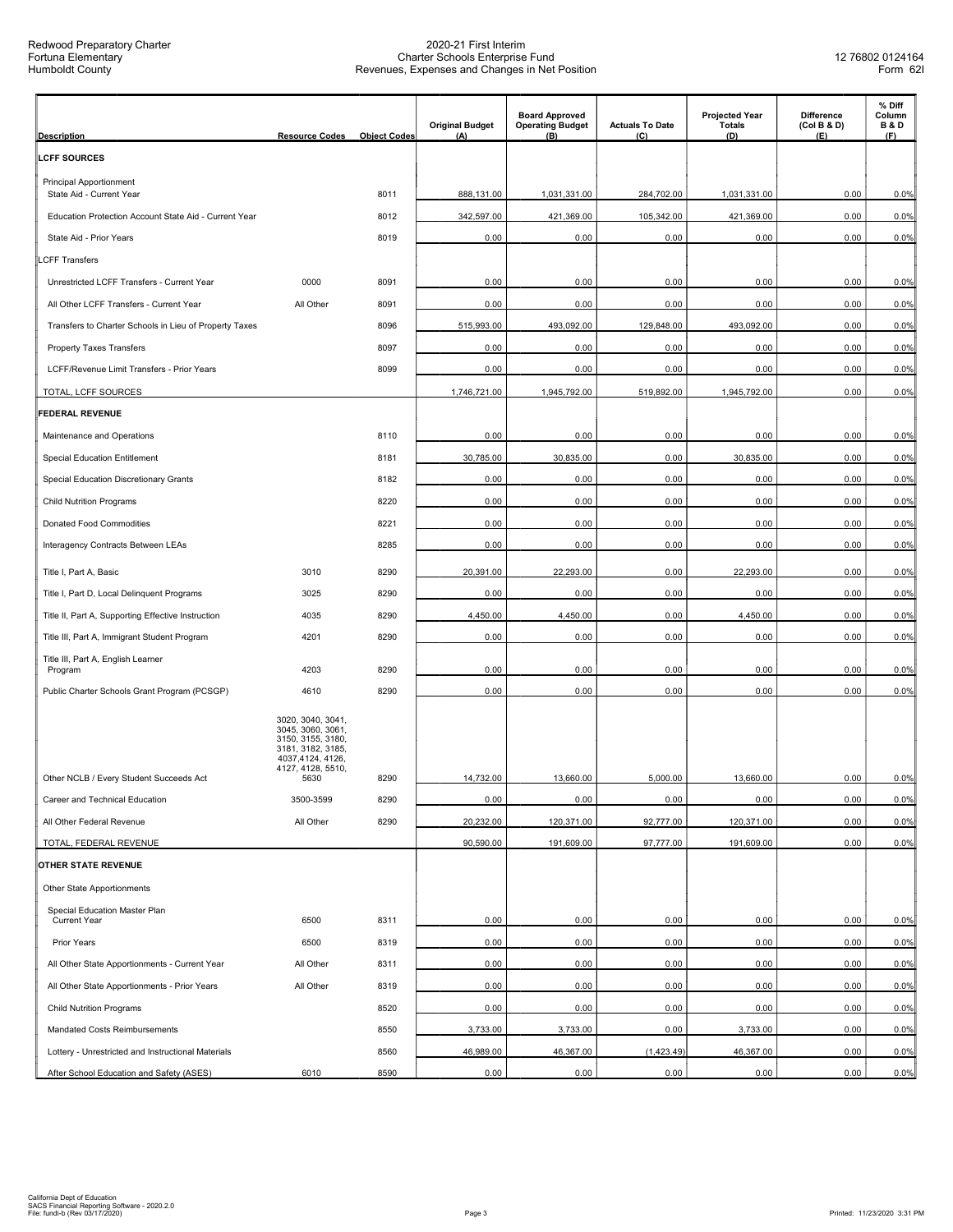Redwood Preparatory Charter Fortuna Elementary Humboldt County

| <b>Description</b>                                                            | <b>Resource Codes</b> | <b>Object Codes</b> | <b>Original Budget</b><br>(A) | <b>Board Approved</b><br><b>Operating Budget</b><br>(B) | <b>Actuals To Date</b><br>(C) | <b>Projected Year</b><br><b>Totals</b><br>(D) | <b>Difference</b><br>(Col B & D)<br>(E) | % Diff<br>Column<br><b>B&amp;D</b><br>(F) |
|-------------------------------------------------------------------------------|-----------------------|---------------------|-------------------------------|---------------------------------------------------------|-------------------------------|-----------------------------------------------|-----------------------------------------|-------------------------------------------|
| Charter School Facility Grant                                                 | 6030                  | 8590                | 0.00                          | 0.00                                                    | 0.00                          | 0.00                                          | 0.00                                    | 0.0%                                      |
| Drug/Alcohol/Tobacco Funds                                                    | 6690, 6695            | 8590                | 0.00                          | 0.00                                                    | 0.00                          | 0.00                                          | 0.00                                    | 0.0%                                      |
| California Clean Energy Jobs Act                                              | 6230                  | 8590                | 0.00                          | 0.00                                                    | 0.00                          | 0.00                                          | 0.00                                    | 0.0%                                      |
| Career Technical Education Incentive                                          |                       |                     |                               |                                                         |                               |                                               |                                         |                                           |
| <b>Grant Program</b>                                                          | 6387                  | 8590                | 0.00                          | 0.00                                                    | 0.00                          | 0.00                                          | 0.00                                    | 0.0%                                      |
| Specialized Secondary                                                         | 7370                  | 8590                | 0.00                          | 0.00                                                    | 0.00                          | 0.00                                          | 0.00                                    | 0.0%                                      |
| All Other State Revenue                                                       | All Other             | 8590                | 52,657.00                     | 94,563.00                                               | 16,651.00                     | 94,563.00                                     | 0.00                                    | 0.0%                                      |
| TOTAL, OTHER STATE REVENUE                                                    |                       |                     | 103,379.00                    | 144,663.00                                              | 15,227.51                     | 144,663.00                                    | 0.00                                    | 0.0%                                      |
| OTHER LOCAL REVENUE                                                           |                       |                     |                               |                                                         |                               |                                               |                                         |                                           |
| Sales<br>Sale of Equipment/Supplies                                           |                       | 8631                | 0.00                          | 0.00                                                    | 0.00                          | 0.00                                          | 0.00                                    | 0.0%                                      |
| Sale of Publications                                                          |                       | 8632                | 0.00                          | 0.00                                                    | 0.00                          | 0.00                                          | 0.00                                    | 0.0%                                      |
| <b>Food Service Sales</b>                                                     |                       | 8634                | 0.00                          | 0.00                                                    | 0.00                          | 0.00                                          | 0.00                                    | 0.0%                                      |
| All Other Sales                                                               |                       | 8639                | 0.00                          | 0.00                                                    | 0.00                          | 0.00                                          | 0.00                                    | 0.0%                                      |
| Leases and Rentals                                                            |                       | 8650                | 0.00                          | 0.00                                                    | 0.00                          | 0.00                                          | 0.00                                    | 0.0%                                      |
| Interest                                                                      |                       | 8660                | 4,000.00                      | 6,000.00                                                | 3,936.14                      | 6,000.00                                      | 0.00                                    | 0.0%                                      |
| Net Increase (Decrease) in the Fair Value of Investments                      |                       | 8662                | 0.00                          | 0.00                                                    | 0.00                          | 0.00                                          | 0.00                                    | 0.0%                                      |
| <b>Fees and Contracts</b>                                                     |                       |                     |                               |                                                         |                               |                                               |                                         |                                           |
| Child Development Parent Fees                                                 |                       | 8673                | 0.00                          | 0.00                                                    | 0.00                          | 0.00                                          | 0.00                                    | 0.0%                                      |
| Transportation Fees From Individuals                                          |                       | 8675                | 0.00                          | 0.00                                                    | 0.00                          | 0.00                                          | 0.00                                    | 0.0%                                      |
| <b>Interagency Services</b>                                                   |                       | 8677                | 0.00                          | 0.00                                                    | 0.00                          | 0.00                                          | 0.00                                    | 0.0%                                      |
| All Other Fees and Contracts                                                  |                       | 8689                | 0.00                          | 0.00                                                    | 0.00                          | 0.00                                          | 0.00                                    | 0.0%                                      |
| Other Local Revenue                                                           |                       |                     |                               |                                                         |                               |                                               |                                         |                                           |
| All Other Local Revenue                                                       |                       | 8699                | 38,000.00                     | 38,000.00                                               | 606.80                        | 38,000.00                                     | 0.00                                    | 0.0%                                      |
| Tuition                                                                       |                       | 8710                | 0.00                          | 0.00                                                    | 0.00                          | 0.00                                          | 0.00                                    | 0.0%                                      |
| All Other Transfers In                                                        |                       | 8781-8783           | 0.00                          | 0.00                                                    | 0.00                          | 0.00                                          | 0.00                                    | 0.0%                                      |
| <b>Transfers of Apportionments</b>                                            |                       |                     |                               |                                                         |                               |                                               |                                         |                                           |
| <b>Special Education SELPA Transfers</b><br>From Districts or Charter Schools | 6500                  | 8791                | 0.00                          | 0.00                                                    | 0.00                          | 0.00                                          | 0.00                                    | 0.0%                                      |
| From County Offices                                                           | 6500                  | 8792                | 64,091.00                     | 65,360.00                                               | 17.946.00                     | 65.360.00                                     | 0.00                                    | 0.0%                                      |
| From JPAs                                                                     | 6500                  | 8793                | 0.00                          | 0.00                                                    | 0.00                          | 0.00                                          | 0.00                                    | 0.0%                                      |
| Other Transfers of Apportionments                                             |                       |                     |                               |                                                         |                               |                                               |                                         |                                           |
| From Districts or Charter Schools                                             | All Other             | 8791                | 0.00                          | 0.00                                                    | 0.00                          | 0.00                                          | 0.00                                    | 0.0%                                      |
| From County Offices                                                           | All Other             | 8792                | 0.00                          | 0.00                                                    | 0.00                          | 0.00                                          | 0.00                                    | 0.0%                                      |
| From JPAs                                                                     | All Other             | 8793                | 0.00                          | 0.00                                                    | 0.00                          | 0.00                                          | 0.00                                    | 0.0%                                      |
| All Other Transfers In from All Others                                        |                       | 8799                | 0.00                          | 0.00                                                    | 0.00                          | 0.00                                          | 0.00                                    | 0.0%                                      |
| TOTAL, OTHER LOCAL REVENUE                                                    |                       |                     | 106,091.00                    | 109,360.00                                              | 22,488.94                     | 109,360.00                                    | 0.00                                    | 0.0%                                      |
| TOTAL, REVENUES                                                               |                       |                     | 2,046,781.00                  | 2,391,424.00                                            | 655,385.45                    | 2,391,424.00                                  |                                         |                                           |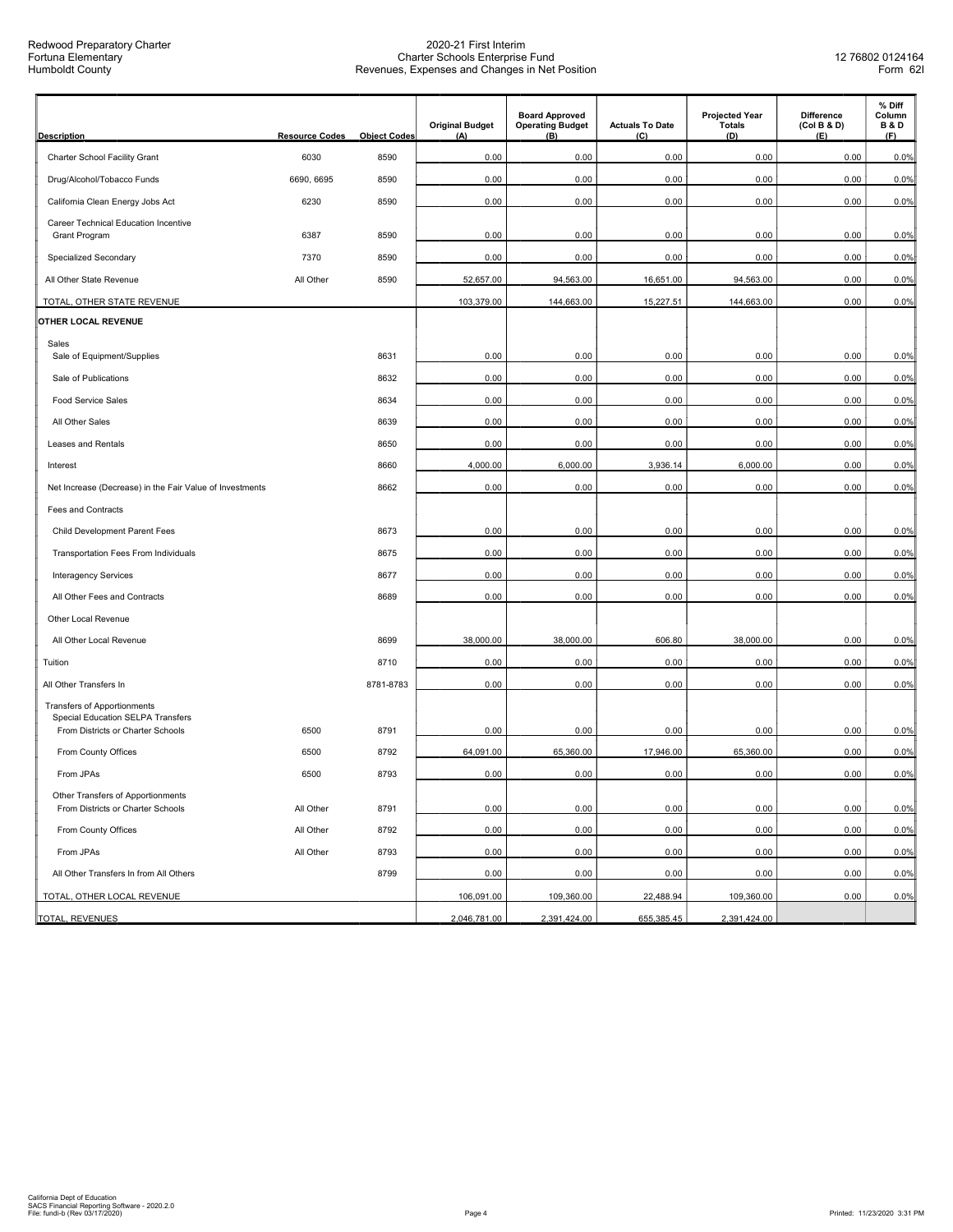| <b>Description</b>                                                    | <b>Resource Codes</b> | <b>Object Codes</b> | <b>Original Budget</b><br>(A) | <b>Board Approved</b><br><b>Operating Budget</b><br>(B) | <b>Actuals To Date</b><br>(C) | <b>Projected Year</b><br><b>Totals</b><br>(D) | <b>Difference</b><br>(Col B & D)<br>(E) | % Diff<br>Column<br><b>B&amp;D</b><br>(F) |
|-----------------------------------------------------------------------|-----------------------|---------------------|-------------------------------|---------------------------------------------------------|-------------------------------|-----------------------------------------------|-----------------------------------------|-------------------------------------------|
| <b>CERTIFICATED SALARIES</b>                                          |                       |                     |                               |                                                         |                               |                                               |                                         |                                           |
| Certificated Teachers' Salaries                                       |                       | 1100                | 607,938.00                    | 636,866.00                                              | 194,916.53                    | 636,866.00                                    | 0.00                                    | 0.0%                                      |
| Certificated Pupil Support Salaries                                   |                       | 1200                | 0.00                          | 0.00                                                    | 0.00                          | 0.00                                          | 0.00                                    | 0.0%                                      |
| Certificated Supervisors' and Administrators' Salaries                |                       | 1300                | 88,000.00                     | 88,000.00                                               | 29,333.32                     | 88,000.00                                     | 0.00                                    | 0.0%                                      |
| Other Certificated Salaries                                           |                       | 1900                | 0.00                          | 0.00                                                    | 0.00                          | 0.00                                          | 0.00                                    | 0.0%                                      |
| TOTAL, CERTIFICATED SALARIES                                          |                       |                     | 695,938.00                    | 724,866.00                                              | 224,249.85                    | 724,866.00                                    | 0.00                                    | 0.0%                                      |
| <b>CLASSIFIED SALARIES</b>                                            |                       |                     |                               |                                                         |                               |                                               |                                         |                                           |
| <b>Classified Instructional Salaries</b>                              |                       | 2100                | 108,708.00                    | 86,602.00                                               | 30,935.12                     | 86,602.00                                     | 0.00                                    | 0.0%                                      |
| <b>Classified Support Salaries</b>                                    |                       | 2200                | 18,754.00                     | 32,773.00                                               | 13,207.55                     | 32,773.00                                     | 0.00                                    | 0.0%                                      |
| Classified Supervisors' and Administrators' Salaries                  |                       | 2300                | 8,971.00                      | 8,971.00                                                | 1,987.20                      | 8,971.00                                      | 0.00                                    | 0.0%                                      |
| Clerical, Technical and Office Salaries                               |                       | 2400                | 87,528.00                     | 87,528.00                                               | 29,363.28                     | 87,528.00                                     | 0.00                                    | 0.0%                                      |
| Other Classified Salaries                                             |                       | 2900                | 34,612.00                     | 39,320.00                                               | 12,706.29                     | 39,320.00                                     | 0.00                                    | 0.0%                                      |
| TOTAL, CLASSIFIED SALARIES                                            |                       |                     | 258,573.00                    | 255,194.00                                              | 88,199.44                     | 255,194.00                                    | 0.00                                    | 0.0%                                      |
| <b>EMPLOYEE BENEFITS</b>                                              |                       |                     |                               |                                                         |                               |                                               |                                         |                                           |
| <b>STRS</b>                                                           |                       | 3101-3102           | 147,015.00                    | 196,862.05                                              | 36,216.33                     | 196,862.05                                    | 0.00                                    | 0.0%                                      |
| <b>PERS</b>                                                           |                       | 3201-3202           | 59,989.00                     | 47,760.00                                               | 13,448.95                     | 47,760.00                                     | 0.00                                    | 0.0%                                      |
| OASDI/Medicare/Alternative                                            |                       | 3301-3302           | 29,286.00                     | 32,550.55                                               | 9,821.15                      | 32,550.55                                     | 0.00                                    | 0.0%                                      |
| Health and Welfare Benefits                                           |                       | 3401-3402           | 346,647.00                    | 359,570.00                                              | 122,841.48                    | 359,570.00                                    | 0.00                                    | 0.0%                                      |
| Unemployment Insurance                                                |                       | 3501-3502           | 514.00                        | 571.00                                                  | 155.77                        | 571.00                                        | 0.00                                    | 0.0%                                      |
| Workers' Compensation                                                 |                       | 3601-3602           | 8,527.00                      | 9,161.33                                                | 3,738.24                      | 9,161.33                                      | 0.00                                    | 0.0%                                      |
| OPEB, Allocated                                                       |                       | 3701-3702           | 0.00                          | 0.00                                                    | 0.00                          | 0.00                                          | 0.00                                    | 0.0%                                      |
| OPEB, Active Employees                                                |                       | 3751-3752           | 0.00                          | 0.00                                                    | 0.00                          | 0.00                                          | 0.00                                    | 0.0%                                      |
| <b>Other Employee Benefits</b>                                        |                       | 3901-3902           | 0.00                          | 0.00                                                    | 0.00                          | 0.00                                          | 0.00                                    | 0.0%                                      |
| TOTAL. EMPLOYEE BENEFITS                                              |                       |                     | 591,978.00                    | 646,474.93                                              | 186,221.92                    | 646.474.93                                    | 0.00                                    | 0.0%                                      |
| <b>BOOKS AND SUPPLIES</b>                                             |                       |                     |                               |                                                         |                               |                                               |                                         |                                           |
| Approved Textbooks and Core Curricula Materials                       |                       | 4100                | 12,258.00                     | 22,222.00                                               | 12,258.00                     | 22,222.00                                     | 0.00                                    | 0.0%                                      |
| Books and Other Reference Materials                                   |                       | 4200                | 0.00                          | 0.00                                                    | 0.00                          | 0.00                                          | 0.00                                    | 0.0%                                      |
| Materials and Supplies                                                |                       | 4300                | 23,131.00                     | 58,687.00                                               | 35,601.89                     | 58,687.00                                     | 0.00                                    | 0.0%                                      |
| Noncapitalized Equipment                                              |                       | 4400                | 35,957.00                     | 89,013.00                                               | 9,294.83                      | 89,013.00                                     | 0.00                                    | 0.0%                                      |
| Food                                                                  |                       | 4700                | 9,000.00                      | 9,000.00                                                | 1,282.11                      | 9,000.00                                      | 0.00                                    | 0.0%                                      |
| TOTAL, BOOKS AND SUPPLIES                                             |                       |                     | 80,346.00                     | 178,922.00                                              | 58,436.83                     | 178,922.00                                    | 0.00                                    | 0.0%                                      |
| SERVICES AND OTHER OPERATING EXPENSES                                 |                       |                     |                               |                                                         |                               |                                               |                                         |                                           |
| Subagreements for Services                                            |                       | 5100                | 0.00                          | 0.00                                                    | 0.00                          | 0.00                                          | 0.00                                    | 0.0%                                      |
| <b>Travel and Conferences</b>                                         |                       | 5200                | 4,450.00                      | 4,450.00                                                | 135.00                        | 4,450.00                                      | 0.00                                    | 0.0%                                      |
| Dues and Memberships                                                  |                       | 5300                | 13,100.00                     | 13,100.00                                               | 5,313.36                      | 13,100.00                                     | 0.00                                    | 0.0%                                      |
| Insurance                                                             |                       | 5400-5450           | 28,900.00                     | 28,900.00                                               | 23,695.00                     | 28,900.00                                     | 0.00                                    | 0.0%                                      |
| Operations and Housekeeping Services                                  |                       | 5500                | 20,301.00                     | 20,301.00                                               | 4,416.39                      | 20,301.00                                     | 0.00                                    | 0.0%                                      |
| Rentals, Leases, Repairs, and Noncapitalized Improvements             |                       | 5600                | 129,451.00                    | 129,451.00                                              | 43,082.43                     | 129,451.00                                    | 0.00                                    | 0.0%                                      |
| <b>Transfers of Direct Costs</b>                                      |                       | 5710                | 0.00                          | 0.00                                                    | 0.00                          | 0.00                                          | 0.00                                    | 0.0%                                      |
| Transfers of Direct Costs - Interfund                                 |                       | 5750                | 0.00                          | 0.00                                                    | 0.00                          | 0.00                                          | 0.00                                    | 0.0%                                      |
| Professional/Consulting Services and<br><b>Operating Expenditures</b> |                       | 5800                | 175,589.00                    | 169,757.00                                              | 32,887.39                     | 169,757.00                                    | 0.00                                    | 0.0%                                      |
| Communications                                                        |                       | 5900                | 7,900.00                      | 7,900.00                                                | 1,668.89                      | 7,900.00                                      | 0.00                                    | 0.0%                                      |
| TOTAL, SERVICES AND OTHER OPERATING EXPENSES                          |                       |                     | 379,691.00                    | 373,859.00                                              | 111,198.46                    | 373,859.00                                    | 0.00                                    | 0.0%                                      |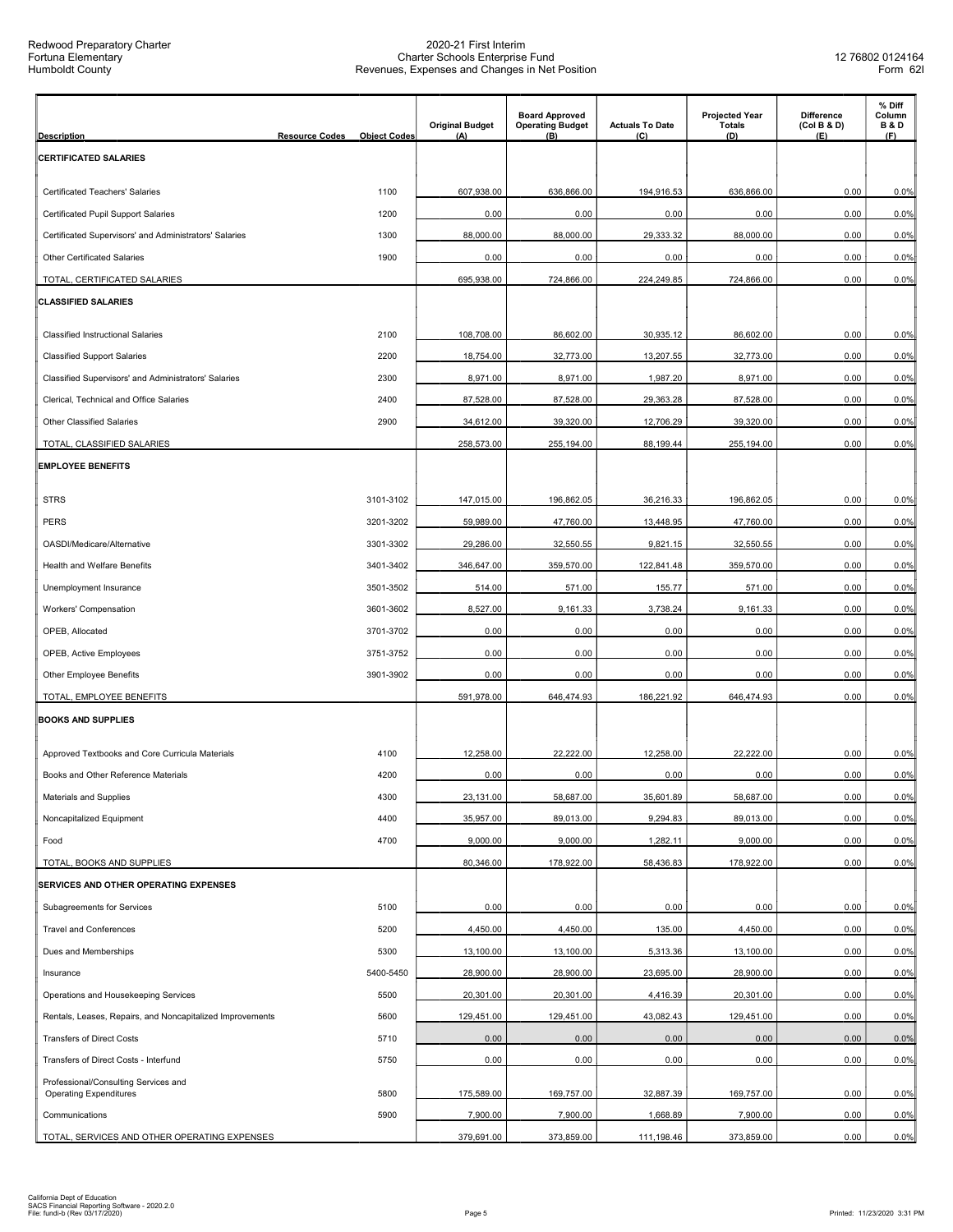| <b>Description</b>                                                                         | <b>Resource Codes</b> | <b>Object Codes</b> | <b>Original Budget</b><br>(A) | <b>Board Approved</b><br><b>Operating Budget</b><br>(B) | <b>Actuals To Date</b><br>(C) | <b>Projected Year</b><br>Totals<br>(D) | <b>Difference</b><br>(Col B & D)<br>(E) | % Diff<br>Column<br><b>B&amp;D</b><br>(F) |
|--------------------------------------------------------------------------------------------|-----------------------|---------------------|-------------------------------|---------------------------------------------------------|-------------------------------|----------------------------------------|-----------------------------------------|-------------------------------------------|
| <b>DEPRECIATION</b>                                                                        |                       |                     |                               |                                                         |                               |                                        |                                         |                                           |
| <b>Depreciation Expense</b>                                                                |                       | 6900                | 0.00                          | 0.00                                                    | 0.00                          | 0.00                                   | 0.00                                    | 0.0%                                      |
| TOTAL, DEPRECIATION                                                                        |                       |                     | 0.00                          | 0.00                                                    | 0.00                          | 0.00                                   | 0.00                                    | 0.0%                                      |
| <b>OTHER OUTGO (excluding Transfers of Indirect Costs)</b>                                 |                       |                     |                               |                                                         |                               |                                        |                                         |                                           |
| Tuition                                                                                    |                       |                     |                               |                                                         |                               |                                        |                                         |                                           |
| Tuition for Instruction Under Interdistrict Attendance Agreements                          |                       | 7110                | 0.00                          | 0.00                                                    | 0.00                          | 0.00                                   | 0.00                                    | 0.0%                                      |
| Tuition, Excess Costs, and/or Deficit Payments<br>Payments to Districts or Charter Schools |                       | 7141                | 0.00                          | 0.00                                                    | 0.00                          | 0.00                                   | 0.00                                    | 0.0%                                      |
| Payments to County Offices                                                                 |                       | 7142                | 2,604.00                      | 2,604.00                                                | 0.00                          | 2,604.00                               | 0.00                                    | 0.0%                                      |
| Payments to JPAs                                                                           |                       | 7143                | 0.00                          | 0.00                                                    | 0.00                          | 0.00                                   | 0.00                                    | 0.0%                                      |
| Other Transfers Out                                                                        |                       |                     |                               |                                                         |                               |                                        |                                         |                                           |
| All Other Transfers                                                                        |                       | 7281-7283           | 0.00                          | 0.00                                                    | 0.00                          | 0.00                                   | 0.00                                    | 0.0%                                      |
| All Other Transfers Out to All Others                                                      |                       | 7299                | 28,554.00                     | 28,554.00                                               | 0.00                          | 28,554.00                              | 0.00                                    | 0.0%                                      |
| <b>Debt Service</b>                                                                        |                       |                     |                               |                                                         |                               |                                        |                                         |                                           |
| Debt Service - Interest                                                                    |                       | 7438                | 0.00                          | 0.00                                                    | 0.00                          | 0.00                                   | 0.00                                    | 0.0%                                      |
| TOTAL, OTHER OUTGO (excluding Transfers of Indirect Costs)                                 |                       |                     | 31,158.00                     | 31,158.00                                               | 0.00                          | 31,158.00                              | 0.00                                    | 0.0%                                      |
| OTHER OUTGO - TRANSFERS OF INDIRECT COSTS                                                  |                       |                     |                               |                                                         |                               |                                        |                                         |                                           |
| <b>Transfers of Indirect Costs</b>                                                         |                       | 7310                | 0.00                          | 0.00                                                    | 0.00                          | 0.00                                   | 0.00                                    | 0.0%                                      |
| Transfers of Indirect Costs - Interfund                                                    |                       | 7350                | 0.00                          | 0.00                                                    | 0.00                          | 0.00                                   | 0.00                                    | 0.0%                                      |
| TOTAL, OTHER OUTGO - TRANSFERS OF INDIRECT COSTS                                           |                       |                     | 0.00                          | 0.00                                                    | 0.00                          | 0.00                                   | 0.00                                    | 0.0%                                      |
| TOTAL, EXPENSES                                                                            |                       |                     | 2,037,684.00                  | 2,210,473.93                                            | 668,306.50                    | 2,210,473.93                           |                                         |                                           |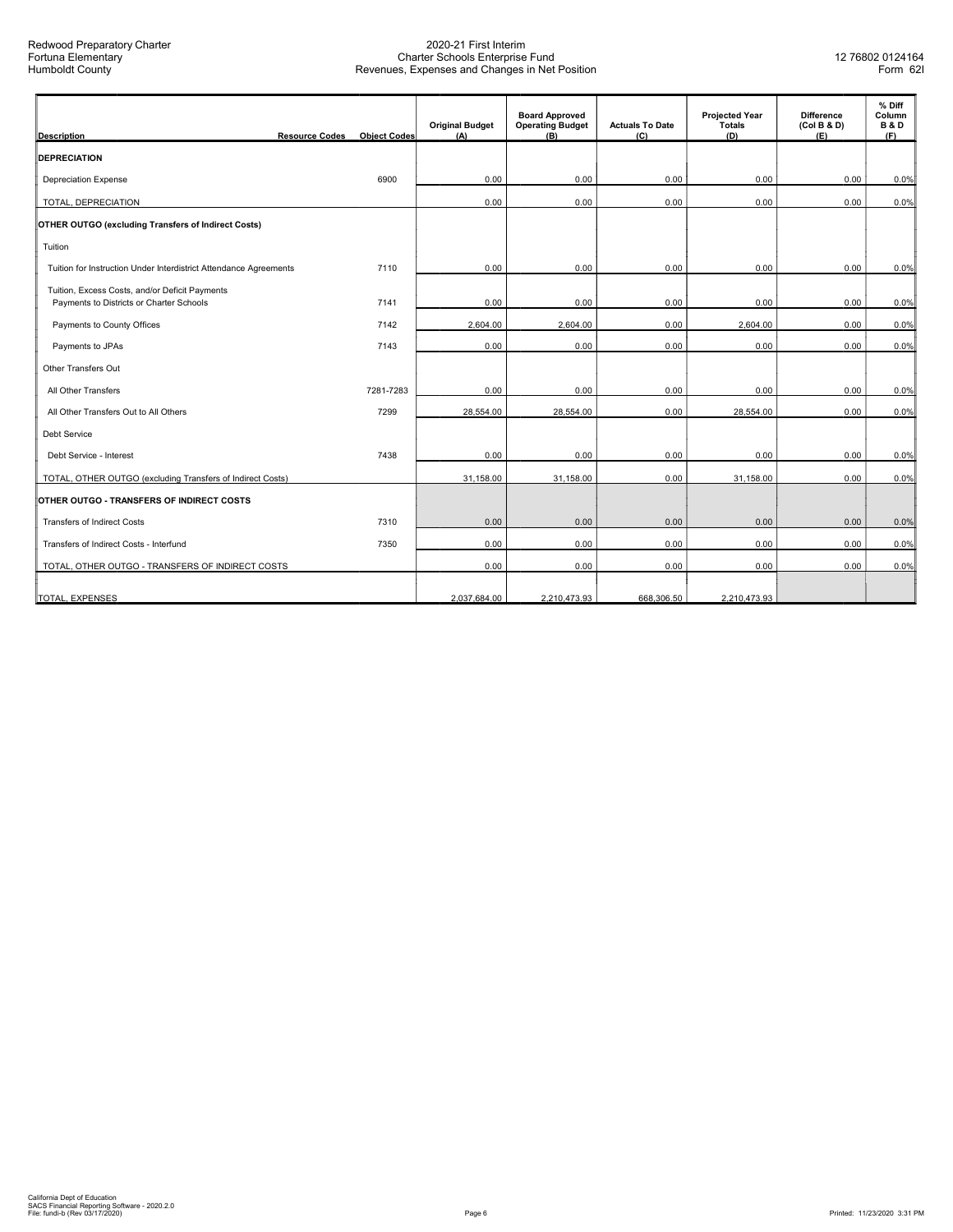| <b>Description</b>                                           | <b>Resource Codes</b> | <b>Object Codes</b> | <b>Original Budget</b><br>(A) | <b>Board Approved</b><br><b>Operating Budget</b><br>(B) | <b>Actuals To Date</b><br>(C) | <b>Projected Year</b><br>Totals<br>(D) | <b>Difference</b><br>(Col B & D)<br>(E) | % Diff<br>Column<br><b>B&amp;D</b><br>(F) |
|--------------------------------------------------------------|-----------------------|---------------------|-------------------------------|---------------------------------------------------------|-------------------------------|----------------------------------------|-----------------------------------------|-------------------------------------------|
| <b>INTERFUND TRANSFERS</b>                                   |                       |                     |                               |                                                         |                               |                                        |                                         |                                           |
|                                                              |                       |                     |                               |                                                         |                               |                                        |                                         |                                           |
| <b>INTERFUND TRANSFERS IN</b>                                |                       |                     |                               |                                                         |                               |                                        |                                         |                                           |
| Other Authorized Interfund Transfers In                      |                       | 8919                | 0.00                          | 0.00                                                    | 0.00                          | 0.00                                   | 0.00                                    | 0.0%                                      |
| (a) TOTAL, INTERFUND TRANSFERS IN                            |                       |                     | 0.00                          | 0.00                                                    | 0.00                          | 0.00                                   | 0.00                                    | 0.0%                                      |
| <b>INTERFUND TRANSFERS OUT</b>                               |                       |                     |                               |                                                         |                               |                                        |                                         |                                           |
| Other Authorized Interfund Transfers Out                     |                       | 7619                | 0.00                          | 0.00                                                    | 0.00                          | 0.00                                   | 0.00                                    | 0.0%                                      |
| (b) TOTAL, INTERFUND TRANSFERS OUT                           |                       |                     | 0.00                          | 0.00                                                    | 0.00                          | 0.00                                   | 0.00                                    | 0.0%                                      |
| <b>OTHER SOURCES/USES</b>                                    |                       |                     |                               |                                                         |                               |                                        |                                         |                                           |
|                                                              |                       |                     |                               |                                                         |                               |                                        |                                         |                                           |
| <b>SOURCES</b>                                               |                       |                     |                               |                                                         |                               |                                        |                                         |                                           |
| Other Sources                                                |                       |                     |                               |                                                         |                               |                                        |                                         |                                           |
| Transfers from Funds of Lapsed/Reorganized LEAs              |                       | 8965                | 0.00                          | 0.00                                                    | 0.00                          | 0.00                                   | 0.00                                    | 0.0%                                      |
| All Other Financing Sources                                  |                       | 8979                | 0.00                          | 0.00                                                    | 0.00                          | 0.00                                   | 0.00                                    | 0.0%                                      |
| (c) TOTAL, SOURCES                                           |                       |                     | 0.00                          | 0.00                                                    | 0.00                          | 0.00                                   | 0.00                                    | 0.0%                                      |
| <b>USES</b>                                                  |                       |                     |                               |                                                         |                               |                                        |                                         |                                           |
| Transfers of Funds from Lapsed/Reorganized LEAs              |                       | 7651                | 0.00                          | 0.00                                                    | 0.00                          | 0.00                                   | 0.00                                    | 0.0%                                      |
| All Other Financing Uses                                     |                       | 7699                | 0.00                          | 0.00                                                    | 0.00                          | 0.00                                   | 0.00                                    | 0.0%                                      |
| (d) TOTAL, USES                                              |                       |                     | 0.00                          | 0.00                                                    | 0.00                          | 0.00                                   | 0.00                                    | 0.0%                                      |
| <b>CONTRIBUTIONS</b>                                         |                       |                     |                               |                                                         |                               |                                        |                                         |                                           |
| Contributions from Unrestricted Revenues                     |                       | 8980                | 0.00                          | 0.00                                                    | 0.00                          | 0.00                                   | 0.00                                    | 0.0%                                      |
| <b>Contributions from Restricted Revenues</b>                |                       | 8990                | 0.00                          | 0.00                                                    | 0.00                          | 0.00                                   | 0.00                                    | 0.0%                                      |
| (e) TOTAL, CONTRIBUTIONS                                     |                       |                     | 0.00                          | 0.00                                                    | 0.00                          | 0.00                                   | 0.00                                    | 0.0%                                      |
|                                                              |                       |                     |                               |                                                         |                               |                                        |                                         |                                           |
| TOTAL, OTHER FINANCING SOURCES/USES<br>$(a - b + c - d + e)$ |                       |                     | 0.00                          | 0.00                                                    | 0.00                          | 0.00                                   |                                         |                                           |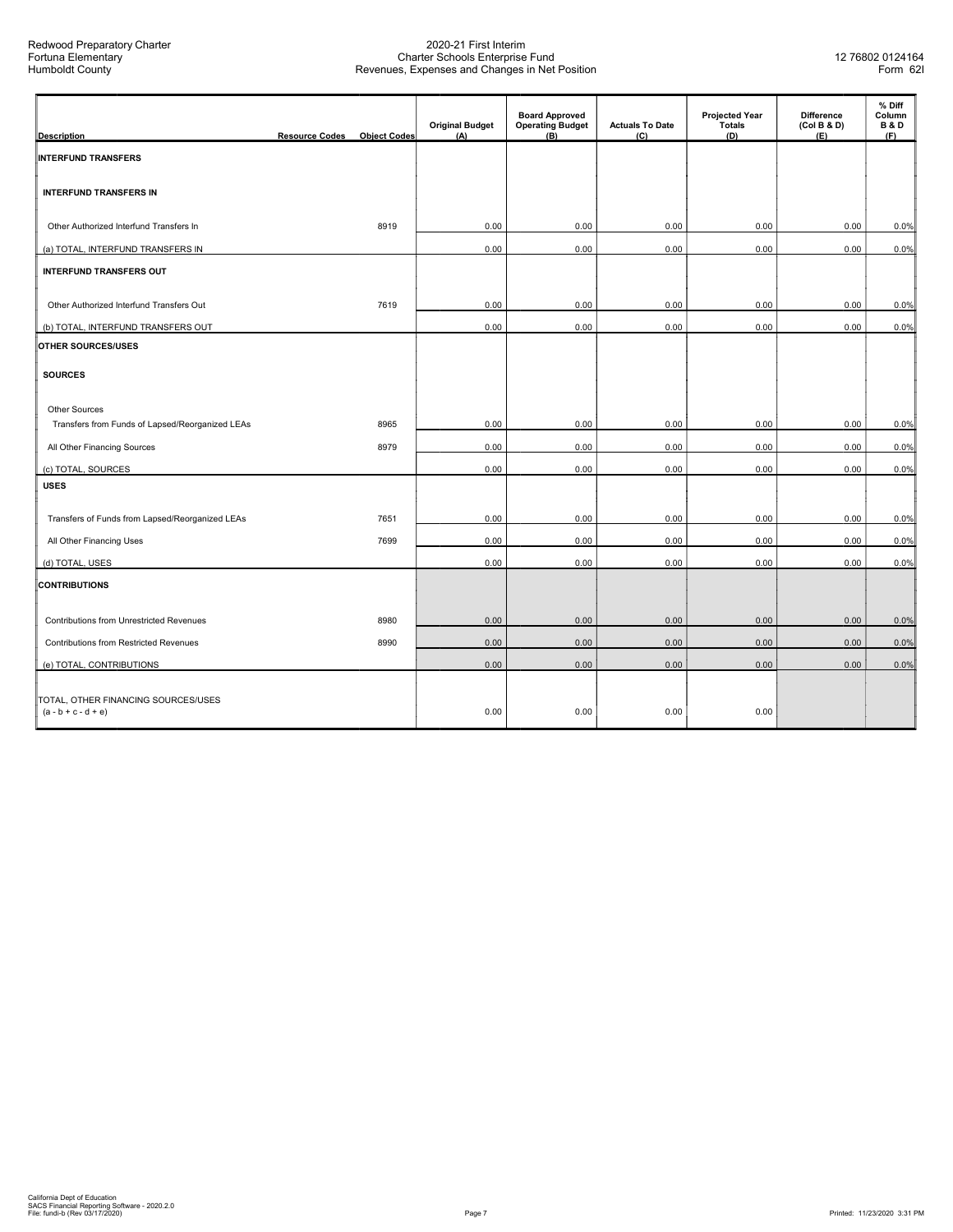First Interim Charter Schools Enterprise Fund Exhibit: Restricted Net Position Detail

2020/21

#### Resource Description **Projected Year Totals**

Total, Restricted Net Position **0.00** and 0.00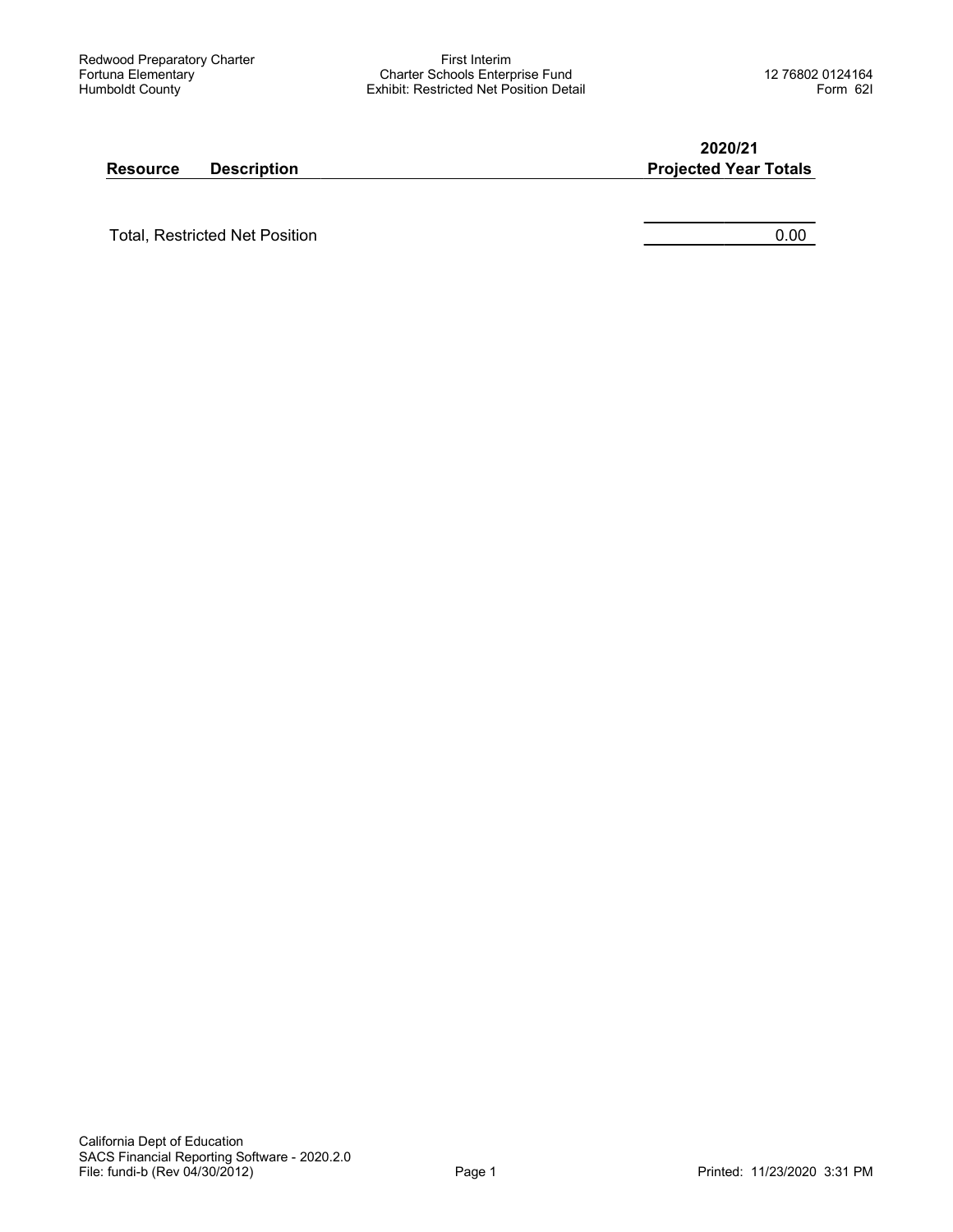| <b>REDWOOD PREPARATORY CHARTER SCHOOL DISTRICT</b><br><b>ALL FUNDS</b>                                                                                                                                              | General                                                      | General                                                    | General                                                       |                   | -------- SPECIAL REVENUE FUNDS -------- |                             |                                           | ----------- OTHER FUND TYPES ---------- |                        | 11/23/2020                   |                                                               |
|---------------------------------------------------------------------------------------------------------------------------------------------------------------------------------------------------------------------|--------------------------------------------------------------|------------------------------------------------------------|---------------------------------------------------------------|-------------------|-----------------------------------------|-----------------------------|-------------------------------------------|-----------------------------------------|------------------------|------------------------------|---------------------------------------------------------------|
| <b>FIRST INTERIM WORKING BUDGET</b><br>FISCAL YEAR 2020-21                                                                                                                                                          | <b>Fund/TRANs</b><br><b>Unrestricted</b>                     | <b>Fund/TRANs</b><br><b>Restricted</b>                     | <b>Fund/TRANs</b><br><b>Total</b>                             | Cafeteria<br>Fund | <b>Special</b><br><b>Reserves</b>       | <b>Bond</b><br>Construction | <b>County School</b><br><b>Facilities</b> | Capital<br>Outlay                       | <b>Retiree</b><br>Fund | Capital<br><b>Facilities</b> | <b>Total</b><br><b>All Funds</b>                              |
| A. REVENUES<br>Local Control Funding Formula<br>\$<br><b>Federal Sources</b><br><b>Other State Sources</b><br><b>Other Local Sources</b>                                                                            | 1,945,792 \$<br>38,683<br>44,000                             | \$<br>191,609<br>105,980<br>65,360                         | 1,945,792 \$<br>191,609<br>144,663<br>109,360                 |                   | \$                                      | S                           | \$<br>\$                                  | \$                                      | \$                     |                              | 1,945,792<br>191,609<br>144,663<br>109,360                    |
| <b>Total Revenue</b>                                                                                                                                                                                                | 2,028,475                                                    | 362,949                                                    | 2,391,424                                                     |                   |                                         |                             |                                           |                                         |                        |                              | 2,391,424                                                     |
| <b>B. EXPENDITURES</b><br><b>Certificated Salaries</b><br><b>Classified Salaries</b><br><b>Employee Benefits</b><br>Supplies<br>Services & Other Operating<br>Capital Outlay<br>Other Outgo<br><b>Support Costs</b> | 597,720<br>232,848<br>500,351<br>55.650<br>337,476<br>28,554 | 127,146<br>22,346<br>146,124<br>123,272<br>36,383<br>2,604 | 724,866<br>255,194<br>646,475<br>178.922<br>373,859<br>31,158 |                   |                                         |                             |                                           |                                         |                        |                              | 724,866<br>255,194<br>646,475<br>178.922<br>373,859<br>31,158 |
| <b>Total Expenditures</b>                                                                                                                                                                                           | 1,752,599                                                    | 457,875                                                    | 2,210,474                                                     |                   |                                         |                             |                                           |                                         |                        |                              | 2,210,474                                                     |
| C. EXCESS REVENUES (EXPENDITURES)<br>D. OTHER FINANCING SOURCES/USES<br>Interfund Transfers In<br>Interfund Transfers Out<br><b>Other Sources</b><br>Other Uses<br>Contributions                                    | 275,876<br>(78, 740)                                         | (94, 926)<br>78,740                                        | 180,950                                                       |                   |                                         |                             |                                           |                                         |                        |                              | 180,950                                                       |
|                                                                                                                                                                                                                     |                                                              |                                                            |                                                               |                   |                                         |                             |                                           |                                         |                        |                              |                                                               |
| <b>Total Other Sources (Uses)</b>                                                                                                                                                                                   | (78, 740)                                                    | 78,740                                                     |                                                               |                   |                                         |                             |                                           |                                         |                        |                              |                                                               |
| E. FUND BALANCE INCREASE (DECREASE)<br>F. ADJUSTED BEGINNING BALANCE                                                                                                                                                | 197,136<br>1,276,213                                         | (16, 186)<br>37,060                                        | 180,950<br>1,313,273                                          |                   |                                         |                             |                                           |                                         |                        |                              | 180,950<br>1,313,273                                          |
| <b>G. ENDING BALANCE</b>                                                                                                                                                                                            | 1,473,349 \$<br>$=$ = = = = = = = =                          | 20,874 \$                                                  | 1,494,223 \$                                                  |                   |                                         |                             |                                           |                                         |                        | =========                    | 1,494,223                                                     |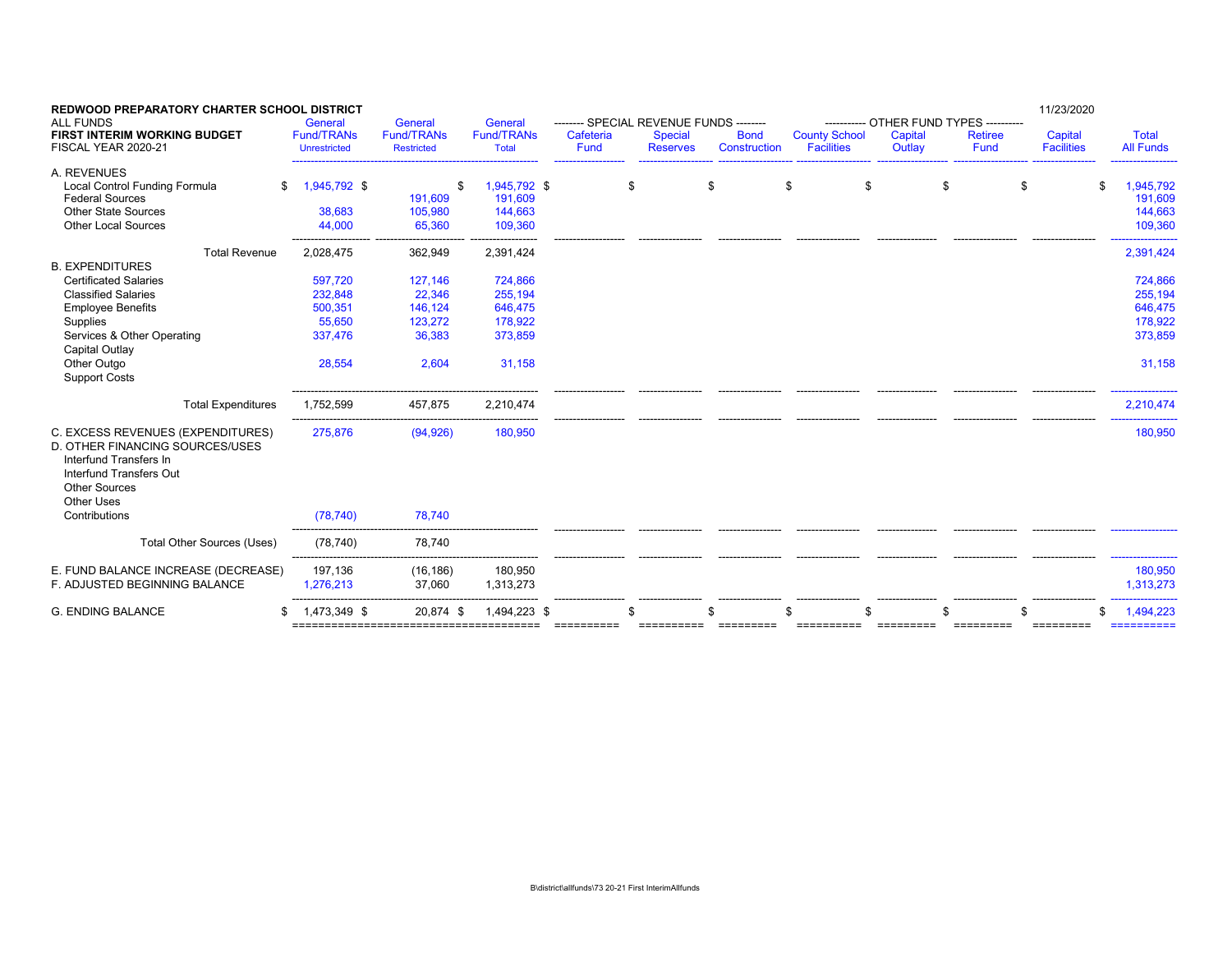#### **MULTI-YEAR BUDGET PROJECTION**

| REDWOOD PREPARATORY CHARTER SCHOOL DISTRICT                                                                                |                                  |                   |                      |                                         |                 |              |                      |                                         |                | 11/23/2020        |                      |
|----------------------------------------------------------------------------------------------------------------------------|----------------------------------|-------------------|----------------------|-----------------------------------------|-----------------|--------------|----------------------|-----------------------------------------|----------------|-------------------|----------------------|
| <b>ALL FUNDS</b>                                                                                                           | General                          | General           | General              | -------- SPECIAL REVENUE FUNDS -------- |                 |              |                      | ----------- OTHER FUND TYPES ---------- |                |                   |                      |
| FIRST INTERIM MULTI-YEAR PROJECTION                                                                                        | <b>Fund/TRANs</b>                | <b>Fund/TRANs</b> | <b>Fund/TRANs</b>    | Cafeteria                               | <b>Special</b>  | <b>Bond</b>  | <b>County School</b> | Capital                                 | <b>Retiree</b> | Capital           | Total                |
| FISCAL YEAR 2021-22                                                                                                        | Unrestricted                     | <b>Restricted</b> | <b>Total</b>         | <b>Fund</b>                             | <b>Reserves</b> | Construction | <b>Facilities</b>    | Outlay                                  | Fund           | <b>Facilities</b> | <b>All Funds</b>     |
| A. REVENUES                                                                                                                |                                  |                   |                      |                                         |                 |              |                      |                                         |                |                   |                      |
| Local Control Funding Formula<br>\$                                                                                        | 1,909,578 \$                     | \$                | 1,909,578 \$         | \$                                      |                 | \$           | \$<br>\$             | \$                                      | \$             |                   | 1,909,578<br>\$      |
| <b>Federal Sources</b>                                                                                                     |                                  | 71,188            | 71,188               |                                         |                 |              |                      |                                         |                |                   | 71,188               |
| <b>Other State Sources</b>                                                                                                 | 38,683                           | 89,329            | 128,012              |                                         |                 |              |                      |                                         |                |                   | 128,012              |
| <b>Other Local Sources</b>                                                                                                 | 18,000                           | 65,360            | 83,360               |                                         |                 |              |                      |                                         |                |                   | 83,360               |
| <b>Total Revenue</b>                                                                                                       | 1,966,261                        | 225,877           | 2,192,138            |                                         |                 |              |                      |                                         |                |                   | 2,192,138            |
| <b>B. EXPENDITURES</b>                                                                                                     |                                  |                   |                      |                                         |                 |              |                      |                                         |                |                   |                      |
| <b>Certificated Salaries</b>                                                                                               | 562,144                          | 98,431            | 660,575              |                                         |                 |              |                      |                                         |                |                   | 660,575              |
| <b>Classified Salaries</b>                                                                                                 | 232,398                          | 30,168            | 262,566              |                                         |                 |              |                      |                                         |                |                   | 262,566              |
| <b>Employee Benefits</b>                                                                                                   | 474,962                          | 141,549           | 616,511              |                                         |                 |              |                      |                                         |                |                   | 616,511              |
| Supplies                                                                                                                   | 55,650                           | 11,417            | 67,067               |                                         |                 |              |                      |                                         |                |                   | 67,067               |
| Services & Other Operating                                                                                                 | 322,324                          | 36,383            | 358,707              |                                         |                 |              |                      |                                         |                |                   | 358,707              |
| <b>Capital Outlay</b>                                                                                                      |                                  |                   |                      |                                         |                 |              |                      |                                         |                |                   |                      |
| Other Outgo                                                                                                                | 28,554                           | 2,604             | 31,158               |                                         |                 |              |                      |                                         |                |                   | 31,158               |
| <b>Support Costs</b>                                                                                                       |                                  |                   |                      |                                         |                 |              |                      |                                         |                |                   |                      |
| <b>Total Expenditures</b>                                                                                                  | 1,676,032                        | 320,552           | 1,996,584            |                                         |                 |              |                      |                                         |                |                   | 1,996,584            |
| C. EXCESS REVENUES (EXPENDITURES)                                                                                          | 290,229                          | (94, 675)         | 195,554              |                                         |                 |              |                      |                                         |                |                   | 195,554              |
| D. OTHER FINANCING SOURCES/USES<br>Interfund Transfers In<br>Interfund Transfers Out<br><b>Other Sources</b><br>Other Uses |                                  |                   |                      |                                         |                 |              |                      |                                         |                |                   |                      |
| Contributions                                                                                                              | (94, 675)                        | 94,675            |                      |                                         |                 |              |                      |                                         |                |                   |                      |
| Total Other Sources (Uses)                                                                                                 | (94, 675)                        | 94,675            |                      |                                         |                 |              |                      |                                         |                |                   |                      |
|                                                                                                                            |                                  |                   |                      |                                         |                 |              |                      |                                         |                |                   |                      |
| E. FUND BALANCE INCREASE (DECREASE)<br><b>F. ADJUSTED BEGINNING BALANCE</b>                                                | 195,554<br>1,473,349             | 20,874            | 195,554<br>1,494,223 |                                         |                 |              |                      |                                         |                |                   | 195,554<br>1,494,223 |
|                                                                                                                            |                                  |                   |                      |                                         |                 |              |                      |                                         |                |                   |                      |
| <b>G. ENDING BALANCE</b>                                                                                                   | 1,668,903 \$<br>---------------- | $20,874$ \$       | 1,689,777 \$         |                                         |                 |              |                      |                                         |                |                   | 1,689,777<br>\$      |
|                                                                                                                            |                                  |                   |                      |                                         |                 |              |                      |                                         |                |                   | :==========          |
|                                                                                                                            |                                  |                   |                      |                                         |                 |              |                      |                                         |                |                   |                      |
|                                                                                                                            |                                  |                   |                      |                                         |                 |              |                      |                                         |                |                   |                      |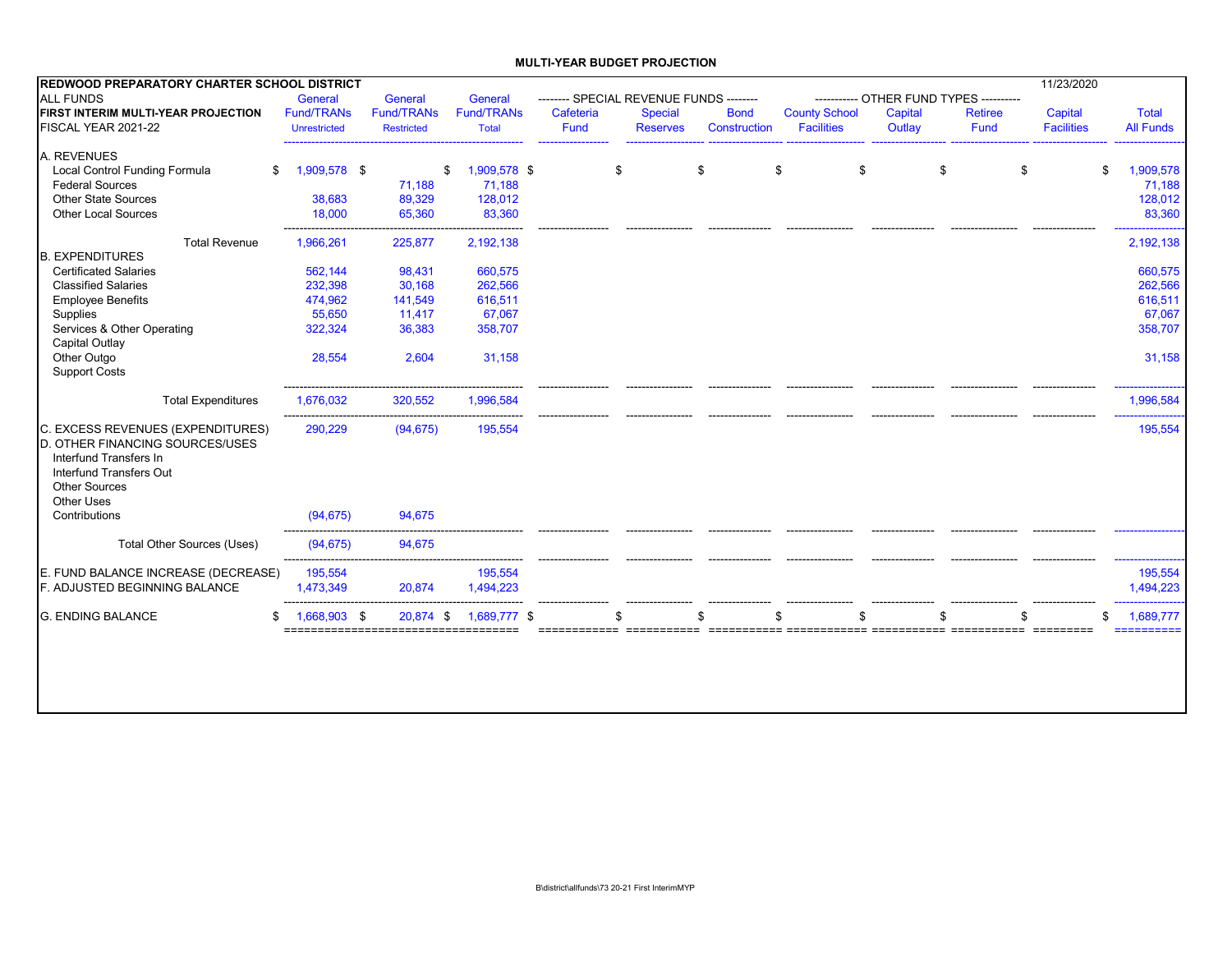#### **MULTI-YEAR BUDGET PROJECTION**

| <b>REDWOOD PREPARATORY CHARTER SCHOOL DISTRICT</b>                                                                                |                     |                   |                   |           |                 |                                         |                      |         |                                         | 11/23/2020        |                               |
|-----------------------------------------------------------------------------------------------------------------------------------|---------------------|-------------------|-------------------|-----------|-----------------|-----------------------------------------|----------------------|---------|-----------------------------------------|-------------------|-------------------------------|
| <b>ALL FUNDS</b>                                                                                                                  | General             | General           | General           |           |                 | -------- SPECIAL REVENUE FUNDS -------- |                      |         | ----------- OTHER FUND TYPES ---------- |                   |                               |
| FIRST INTERIM MULTI-YEAR PROJECTION                                                                                               | <b>Fund/TRANs</b>   | <b>Fund/TRANs</b> | <b>Fund/TRANs</b> | Cafeteria | <b>Special</b>  | <b>Bond</b>                             | <b>County School</b> | Capital | <b>Retiree</b>                          | Capital           | <b>Total</b>                  |
| FISCAL YEAR 2022-23                                                                                                               | <b>Unrestricted</b> | <b>Restricted</b> | <b>Total</b>      | Fund      | <b>Reserves</b> | Construction                            | <b>Facilities</b>    | Outlay  | Fund                                    | <b>Facilities</b> | <b>All Funds</b>              |
| A. REVENUES                                                                                                                       |                     |                   |                   |           |                 |                                         |                      |         |                                         |                   |                               |
| Local Control Funding Formula<br>\$                                                                                               | 1,906,365 \$        | \$                | 1,906,365 \$      |           | \$              | \$                                      | \$                   | \$      | \$                                      | \$                | 1,906,365<br>\$               |
| <b>Federal Sources</b>                                                                                                            |                     | 71,188            | 71,188            |           |                 |                                         |                      |         |                                         |                   | 71,188                        |
| <b>Other State Sources</b>                                                                                                        | 38,683              | 89,329            | 128,012           |           |                 |                                         |                      |         |                                         |                   | 128,012                       |
| <b>Other Local Sources</b>                                                                                                        | 18,000              | 65,360            | 83,360            |           |                 |                                         |                      |         |                                         |                   | 83,360                        |
| <b>Total Revenue</b>                                                                                                              | 1,963,048           | 225,877           | 2,188,925         |           |                 |                                         |                      |         |                                         |                   | 2,188,925                     |
| <b>B. EXPENDITURES</b>                                                                                                            |                     |                   |                   |           |                 |                                         |                      |         |                                         |                   |                               |
| <b>Certificated Salaries</b>                                                                                                      | 609,464             | 75,838            | 685,302           |           |                 |                                         |                      |         |                                         |                   | 685,302                       |
| <b>Classified Salaries</b>                                                                                                        | 249,785             | 32,541            | 282,326           |           |                 |                                         |                      |         |                                         |                   | 282,326                       |
| <b>Employee Benefits</b>                                                                                                          | 488,007             | 141,393           | 629,400           |           |                 |                                         |                      |         |                                         |                   | 629,400                       |
| Supplies                                                                                                                          | 63,377              | 11,417            | 74,794            |           |                 |                                         |                      |         |                                         |                   | 74,794                        |
| Services & Other Operating                                                                                                        | 345,525             | 38,429            | 383,954           |           |                 |                                         |                      |         |                                         |                   | 383,954                       |
| Capital Outlay                                                                                                                    |                     |                   |                   |           |                 |                                         |                      |         |                                         |                   |                               |
| Other Outgo                                                                                                                       | 28,554              | 2,604             | 31,158            |           |                 |                                         |                      |         |                                         |                   | 31,158                        |
| <b>Support Costs</b>                                                                                                              |                     |                   |                   |           |                 |                                         |                      |         |                                         |                   |                               |
| <b>Total Expenditures</b>                                                                                                         | 1,784,712           | 302,222           | 2,086,934         |           |                 |                                         |                      |         |                                         |                   | 2,086,934                     |
| C. EXCESS REVENUES (EXPENDITURES)                                                                                                 | 178,336             | (76, 345)         | 101,991           |           |                 |                                         |                      |         |                                         |                   | 101,991                       |
| <b>D. OTHER FINANCING SOURCES/USES</b><br>Interfund Transfers In<br>Interfund Transfers Out<br><b>Other Sources</b><br>Other Uses |                     |                   |                   |           |                 |                                         |                      |         |                                         |                   |                               |
| Contributions                                                                                                                     | (76, 345)           | 76,345            |                   |           |                 |                                         |                      |         |                                         |                   |                               |
| Total Other Sources (Uses)                                                                                                        | (76, 345)           | 76,345            |                   |           |                 |                                         |                      |         |                                         |                   |                               |
| E. FUND BALANCE INCREASE (DECREASE)                                                                                               | 101,991             |                   | 101,991           |           |                 |                                         |                      |         |                                         |                   | 101,991                       |
| F. ADJUSTED BEGINNING BALANCE                                                                                                     | 1,668,903           | 20,874            | 1,689,777         |           |                 |                                         |                      |         |                                         |                   | 1,689,777                     |
| <b>G. ENDING BALANCE</b><br>\$                                                                                                    | 1,770,894 \$        | 20,874 \$         | 1,791,768 \$      |           |                 |                                         |                      |         |                                         |                   | 1,791,768<br>\$<br>========== |
|                                                                                                                                   |                     |                   |                   |           |                 |                                         |                      |         |                                         |                   |                               |